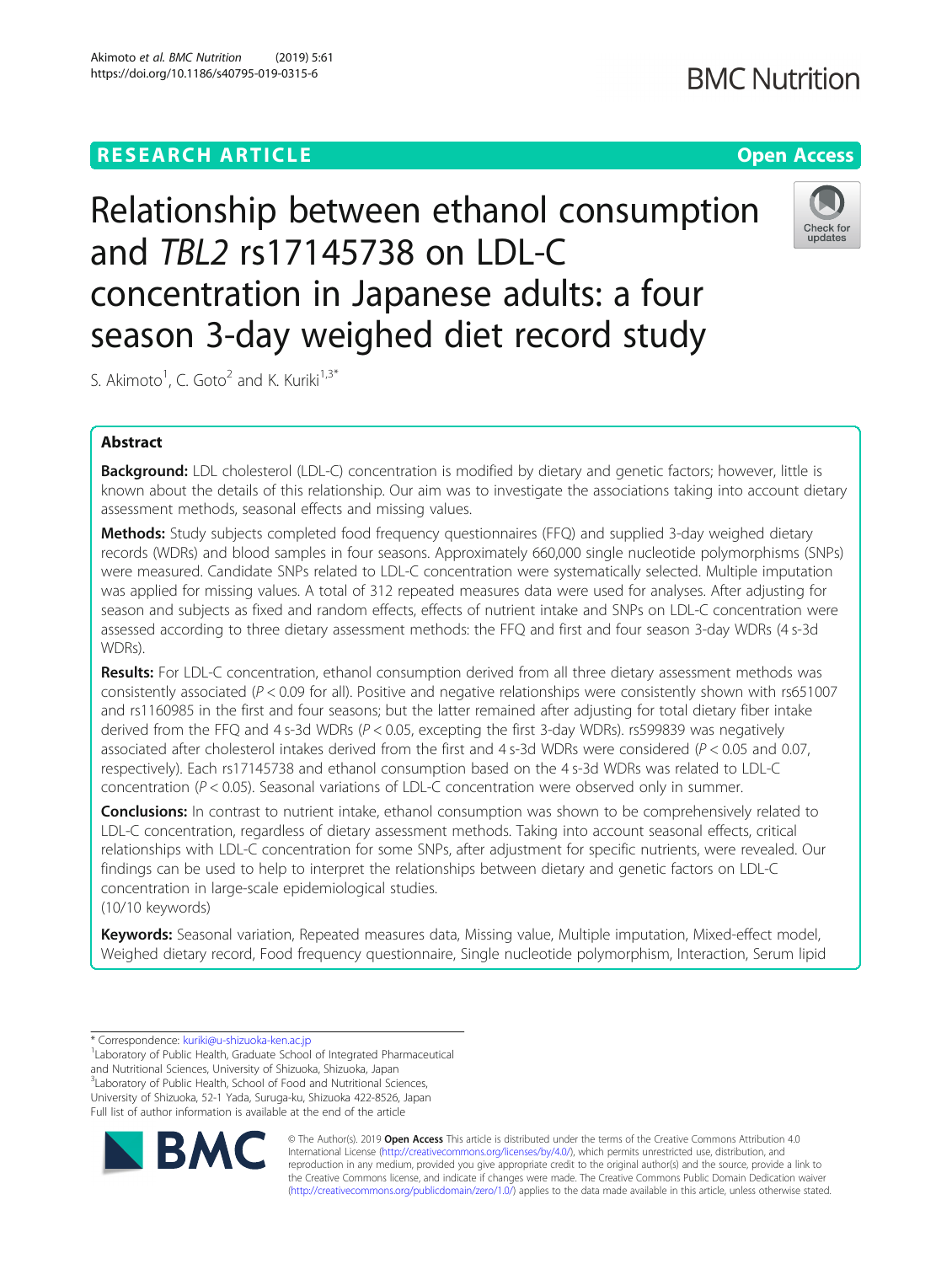#### Background

Globally, approximately 17.9 million deaths in 2016 were estimated to be caused by cardiovascular disease (CVD) [[1\]](#page-11-0), making effective and practical strategies to reduce CVD morbidity a priority. Higher concentration of LDL cholesterol (LDL-C) is an important risk factor for developing CVD and an important target for treatment [\[2,](#page-11-0) [3](#page-11-0)]. The highest risk for hypercholesterolemia has been reported to occur in winter  $[4, 5]$  $[4, 5]$  $[4, 5]$  $[4, 5]$  $[4, 5]$ . For this reason, the season in which health examinations are undergone might result in under- or over-estimation of LDL-C concentration [[5\]](#page-11-0).

In addition to increased consumption of total dietary fiber (TDF), there is a recommendation in the guidelines to reduce dietary cholesterol intake in order to lower LDL-C concentration [[2,](#page-11-0) [3](#page-11-0)]. However, a negative association with LDL-C concentration has been inconsistent for moderate alcohol consumption, yet  $[6]$  $[6]$  $[6]$ , and studies to date have failed to show that such reduction in dietary intake is effective. Methodological issues concerning inaccurate dietary assessment method have been proposed as one of the factors for these unexpected findings [\[7](#page-11-0), [8](#page-11-0)]. In clinical trials, weighed dietary record (WDR) is used to assess actual ingestion of foods and nutrients during research periods, as reference data, in studies with relatively few subjects [\[9](#page-11-0)]. In contrast, in many large epidemiological studies, a food frequency questionnaire (FFQ) is often administered to large numbers of subjects in order to estimate habitual dietary intake of foods and nutrients, because FFQs demonstrate less burden for both subjects and researchers. Some FFQs have been developed that take seasonal variation into account [\[10](#page-11-0), [11](#page-11-0)].

In genome-wide association studies (GWAS) of European people, associations between 39 loci and LDL-C concentration have been identified [[12](#page-11-0)]. Although 22 loci have been found among Japanese people [\[13](#page-11-0)], only 4 of these loci were reported to be the same as in the European populations. Some single nucleotide polymorphisms (SNPs) in the lipid metabolism-related genes on LDL-C concentration have been shown to interact with dietary fat intake [[14,](#page-11-0) [15](#page-11-0)]. Until now, there have been insufficient investigations into the degree of relationship between dietary and genetic factors for disease. Moreover, little is known about the relationship among genetic factors when considering seasonal variations of LDL-C concentration and dietary factors.

Even if individual WDRs were collected for a long period, missing values are excluded in the analysis, resulting in selection bias. If it is the case that the study subjects were appropriately extracted from their population, the bias becomes a critical issue in generalizing results. Multiple imputation (MI) is an established approach to deal with missing values, but much care must be taken  $[16, 17]$  $[16, 17]$  $[16, 17]$  $[16, 17]$ . In the present study, we used MI to clarify relationships between dietary and genetic factors on LDL-C concentration. In addition, seasonal effects and dietary assessment methods were taken into account, using the FFQ and 3-day WDRs in each of two study designs - a cross-sectional study and a seasonal variation study.

#### Methods

#### Study design

A total of 91 participants were recruited from January 2013 to March 2014 as part of the Sakura Diet Study. This study is part of the Japan Multi-Institutional Collaborative Cohort (J-MICC) Study in the Shizuoka-Sakuragaoka area, and has been described previously [[18,](#page-11-0) [19\]](#page-11-0). This investigation was conducted according to the Declaration of Helsinki human subject principles, and the study protocol was approved by the ethics committee of the University of Shizuoka (No. 24–24). In brief, a representative sample of citizens living in Shizuoka city, Japan was recruited and asked by to supply both a 3-day WDR and a blood sample in each of the four seasons. Written informed consent was obtained from each participant by trained medical staff. At the beginning of the study (i.e., the first season, winter), subjects filled out a FFQ and a lifestyle questionnaire with questions about their medical history. Exclusion criteria for the current study included the following: 1) subjects with dyslipidemia, diabetes, angina pectoris or cerebral stroke; and 2) subjects who did not provide  $>$  = 8 h' fasting blood samples in any seasons.

There were two study designs: 1) a cross-sectional design, using data based on the FFQ, 3-day WDRs and a serum lipid profile collected in the first season; and 2) a seasonal variation design, using data derived from 3-day WDRs and a serum lipid profiles collected in each season. Three datasets were prepared: i) 'complete cases (CC)' composed of subjects with no missing values in any of the four seasons; ii) 'observed subjects (OS)', which included subjects who provided data in each season, even if some values were missing; and iii) a MI dataset calculated by means of applying the MI procedure to the OS dataset.

#### Dietary assessments and lifestyle factors

Initially, 26 nutrient intakes were estimated using the FFQ, with 47 food items over the past 1 year [[10,](#page-11-0) [20](#page-11-0), [21](#page-11-0)]. Subsequently, using three-nonconsecutive-day WDRs, subjects were asked to record their eaten foods and drinks on two weekdays and one weekend day in each season. All 12-day WDRs were systematically reviewed by two trained registered dieticians. According to Standard Tables of Food Composition in Japan, 2015 (seventh revised edition) and other items [\[22](#page-11-0)–[25](#page-11-0)], individual representative intake of foods and nutrients was given using an average value of WDRs for 3 days in each season. Food items not found in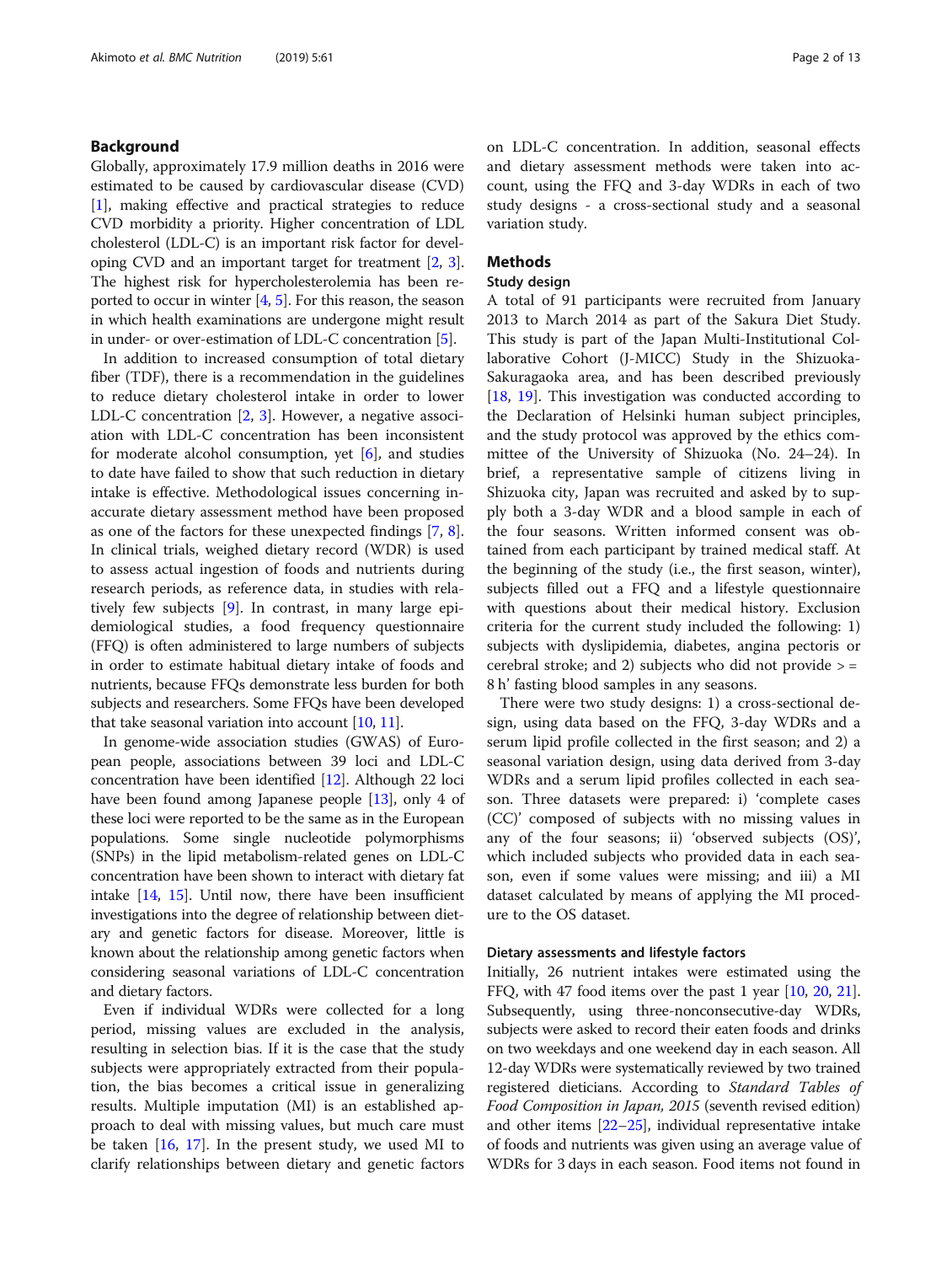these sources were replaced with similar items in order to convert nutrients, with the advice of two expert registered dieticians (i.e., nutritional epidemiologists), who were involved with the J-MICC study. Nutrients were highlighted include fat, cholesterol, TDF and ethanol. Energy-adjusted intake was used for all analyses, except ethanol.

Using a self-administered lifestyle questionnaire, alcohol consumption, including consumption of six types of alcoholic beverages (sake, shochu (distilled spirit), chuuhai, beer, whiskey, and wine) was assessed [[26\]](#page-11-0). In brief, ethanol consumption (g/day) of current alcohol consumers was estimated based on the frequency and amount of each type of alcoholic beverage consumed over the past year, with reference to 180 ml of sake (one "go"), 633 ml of beer (one bottle), 108 ml of shochu containing 25% ethanol, etc., as 23 g of ethanol. Smoking status was categorized as either current smoker (which included a small number of ex-smokers) or non-smoker. Physical activity was assessed by self-report and included questions about the number of hours of daily activity and leisure-time exercise which was then converted into metabolic equivalent task hours (METs•hour/day) [\[27\]](#page-11-0).

#### Biochemical and anthropometric measurements

Concentrations of LDL-C, total and HDL cholesterol and triglyceride levels were measured by an automatic biochemical analyzer in the SRL clinical laboratory (CAP ISO 15189). LDL-C concentration was calculated by Friedewald equation [\[28\]](#page-11-0), or applied measurement values of LDL-C in the case of subjects with triglyceride levels > = 4.49 mmol/L. Height and weight were measured within 0.1 cm and 0.1 kg respectively, after which body mass index (BMI) was calculated.

#### Genotyping and quality control

DNA was extracted by a QIAcube (Tokyo, Japan) with a Qiagen DNA extraction kit (QIAamp DNA Blood Mini Kit). All 659,253 tag SNPs were genotyped with the Japonica array (Toshiba, Tokyo, Japan), which covered 96.9% of common SNPs (minor allele frequency > 5%) and 67.2% of low-frequency SNPs (0.5% < minor allele frequency  $\langle 5\% \rangle$  [\[29](#page-11-0)]. In addition, this array was reported to provide better imputation performance for Japanese individuals than other SNP arrays with reference to 1KJPN and the International 1000 genomes projects panel. After systematically reviewing the GWAS findings on LDL-C concentration in East Asians (key terms; GWAS, LDL-C and lipids, and eligible populations; Japanese, Korean and Chinese), a total of 39 SNPs related to LDL-C concentration were selected as candidates with reference to their coding genes and minor allele frequencies (Additional file [1](#page-10-0)) [[13](#page-11-0), [30](#page-11-0)–[35](#page-11-0)]. Characterized SNPs found in American-European people were excluded because of being higher LDL-C concentrations than in East Asian populations [\[36](#page-11-0), [37](#page-11-0)]. Of the 39 candidate SNPs, 10 were measured with Japonica array: PSRC1 rs599839; HMGCR rs12654264; TIMD4 rs6882076; TBL2 rs17145738; rs651007; intron between ABO and LCNIP2 rs579459; LDLR rs7258950 and rs2738446; TOMM40 rs1160985; APOC1 rs445925. The remaining SNPs were not covered by the array chip because they are minor allele frequencies. After quality control checks, three additional SNPs were excluded from the analyses for the following reasons; 1) the call rate of rs2738446 was < 100%; 2) rs7258950 was not in Hardy-Weinberg equilibrium ( $P < 0.05$ ); and 3) rs579459 was in linkage disequilibrium with rs651007 ( $r = 1.0$ ).

#### Handling of missing values

Utilizing the 'mice' package, MI was conducted using chained equations for missing values [[38\]](#page-11-0). Missing values were assumed to be missing at random, and 50 and 100 imputed datasets (m) and 40 iterations were executed. The assumption was assessed with a density plot [\[38](#page-11-0)]. Without collinearity in the models, an imputed dataset was created; subsequently, a number of iterations were counted using the 'norm2' package. To investigate the convergence of MI, a trace plot was drawn [[38\]](#page-11-0), and results from  $m = 50$  (data not shown) and 100 were compared. Sensitivity analysis was applied to assess the robustness of the results under a missing not at random assumption [[38\]](#page-11-0).

#### Statistical analysis

All analyses were performed using R software, version 3.4 (R Project for Statistical Computing), and a  $P < 0.05$ was considered statistically significant. The continuous and categorical variables were represented as mean ± SD and by adding the numbers and percentages. Nonnormally distributed variables such as LDL-C concentration, were log-transformed. To avoid the value of zero, 1 g/day of ethanol consumption was assigned before the log-transformation, and no effect was observed after this assignment. Using the 'lmerTest' package, a mixed-effect model was applied to assess seasonal variation, and the two variables, season and subject, were used as a fixed effect ('1 to 4' for 'winter to autumn') and a random intercept ('a serial number'), respectively [\[39\]](#page-11-0). Dunnett's test was used for post hoc test with reference to winter. For quality control of genotyping, Hardy-Weinberg equilibrium was examined using chi-square tests, and linkage disequilibrium was evaluated with Pearson's correlation coefficients.

In the cross-sectional study, a multiple linear regression was applied to LDL-C concentration to detect any independent relationships with nutrient intake and SNPs (homozygous for the major allele/other genotypes  $= 0/1$ ). Variables used as conventional confounding factors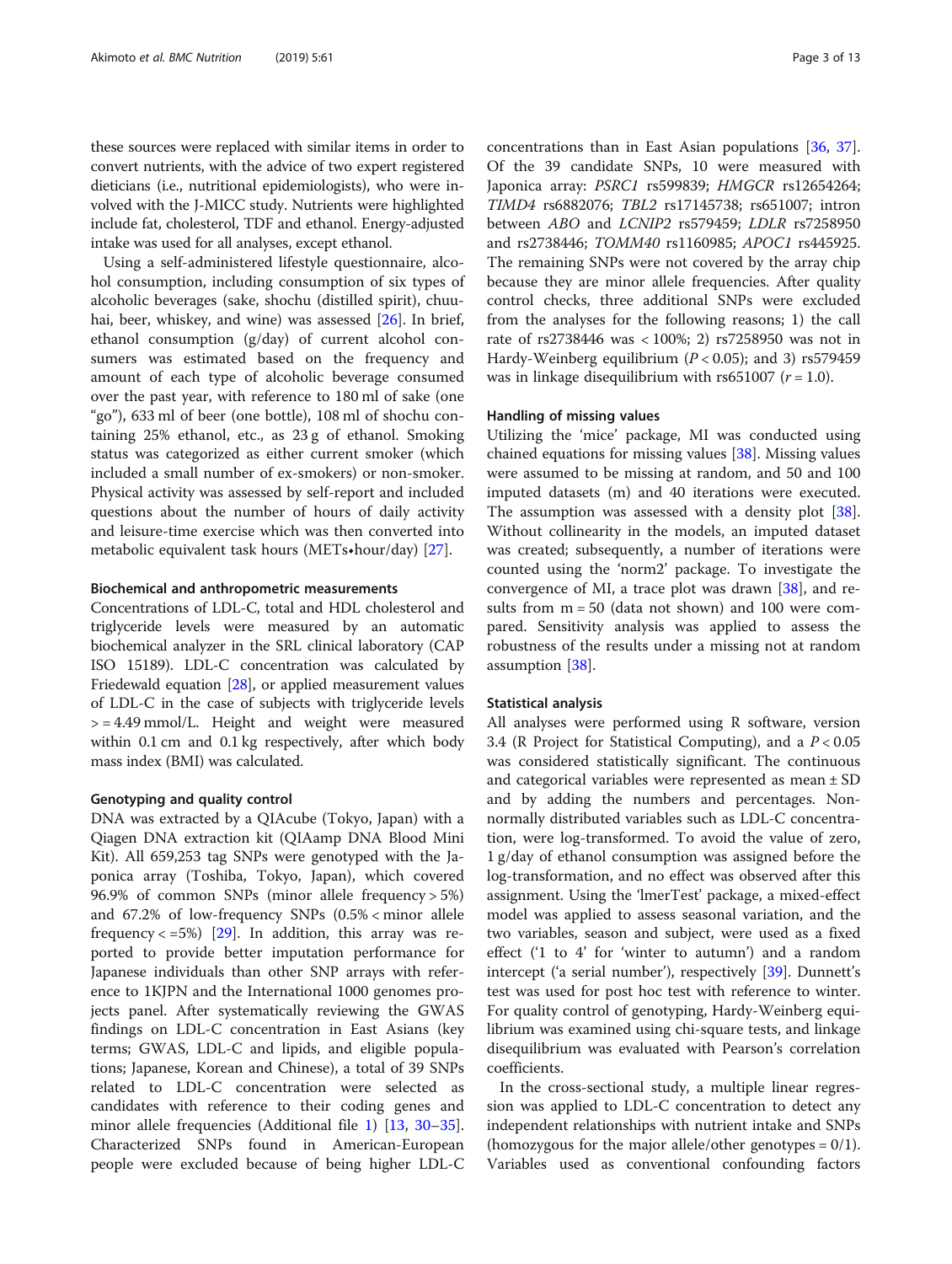included age, BMI, physical activity, ethanol consumption, and total energy intake (which was excepted in case of SNPs) as continuous variables; and sex (men/ women =  $0/1$ ) and smoking status (non–/smokers =  $0/1$ ) as categorical variables. In the seasonal variation study, using the 'lmerTest' package, a mixed-effect model was applied, taking into account each effect of season and subject. Subsequently, interactions between nutrient intake and SNPs were calculated when the  $P < 0.20$  was found in the OS dataset of the seasonal variation study.

#### Results

In the cross-sectional study, the CC and OS datasets were composed of 51 and 73 subjects, respectively. According to mixed-effect models, seasonal variations were shown in LDL-C, total and HDL cholesterol  $(P < 0.05$  for all) (Table [1](#page-4-0)), and the values were lower in summer. The percentage of missing values was  $\sim$  14%, and characteristics of the subjects were slightly different between the two datasets (data not shown).

In all datasets and dietary assessment methods, negative relationships were found between LDL-C concentration and ethanol consumption ( $P = < 0.01$  to 0.09 for all, with the exception of  $P = 0.12$  $P = 0.12$ ) (Table 2). The values of LDL-C concentration were found to be lower in summer  $(P < 0.05$  for all). In the cross-sectional study, using a multiple regression model, LDL-C concentration was found to have a negative association with TDF intake only in the CC dataset  $(P = 0.02)$ . In the seasonal variation study with a mixed-effect model, positive relationships were found between LDL-C concentration and dietary cholesterol intake  $(P = 0.02$  and 0.04 in the CC and OS datasets, respectively), but this relationship was diminished in the MI dataset. Lower LDL-C concentrations were shown in spring and summer  $(P < 0.05$  for both). Density and trace plots show adequate validity of the missing at random assumption and appropriate convergence of MI (data not shown). Sensitivity analysis shows that the results have adequate robustness under a missing not at random assumption (data not shown).

No association with LDL-C concentration was observed for SNPs in the CC dataset (Table [3\)](#page-6-0). In the OS and MI datasets of the cross-sectional study, negative relationships were shown for rs599839 and rs1160985, and a positive relationship was found for  $rs651007$  ( $P < 0.05$ ) for all). Likewise, in those datasets of the seasonal variation study, relationships to LDL-C concentration were shown for rs1160985 (negative) and rs651007 (positive)  $(P<0.05$  in each case). Overall, lower LDL-C concentrations were observed in summer.

Table [4](#page-8-0) shows the relationship between nutrient intake and SNPs on LDL-C concentration according to three dietary assessment methods in the two study designs. Results from three MI datasets are summarized as follows: A negative association was observed with rs1160985 ( $P = 0.007$  and 0.03), considering that TDF intake derived from the FFQ and 4 s-3d WDRs was applied as a confounding factor. Similarly, a positive association was shown with  $rs651007$  ( $P = 0.57$  and 0.03). Finally, a negative relationship was observed with rs599839 ( $P = 0.03$  and 0.07), taking into account dietary cholesterol intake derived from the WDR method, but not the FFQ. In the seasonal variation study, ethanol consumption and rs17145738 were negatively related  $(P < 0.05$  for both). Most of nutrient intake was not related after adjusted for the effects of SNPs. Consistently, lower LDL-C concentrations were observed in summer  $(P < 0.05$  for all).

#### **Discussion**

LDL-C concentration was negatively associated with intake of TDF derived from the first season 3-day WDRs in the CC dataset of the cross-sectional study. It was positively associated with dietary cholesterol intake in both the CC and OS datasets in the seasonal variation study. These effects were diminished in the MI dataset. In contrast to these effects, ethanol consumption was clearly related to LDL-C concentration in all three datasets and dietary assessment methods. Using mixed-effect models, seasonal effects of summer were observed on both diet and LDL-C concentration. In the MI dataset of the seasonal variation study, a negative relationship to LDL-C concentration was shown each ethanol consumption and rs17145738. LDL-C concentration was related to rs1160985 (negatively) and rs651007 (positively), taking into account TDF intake as a confounding factor. It was negatively associated with rs599839 after adjusting for dietary cholesterol intake.

Using a multiple regression analysis method, our FFQ was scientifically developed to detect inter-individual differences, and validated these with reference to four season 7-day WDRs [[10](#page-11-0), [20,](#page-11-0) [21](#page-11-0)]. For LDL-C concentration, negative associations with ethanol consumption were consistently observed, independent of dietary assessment methods, seasonal effects and missing values. It was thought that alcohol consumption was modified by seasonal changes in consumption, but not remarkably affected by recall bias. Looking at all three datasets, a significant negative association with TDF intake on LDL-C concentration was not consistently observed. Unlike a multiple regression model, a mixed-effect model was maximally able to be applied all of the collected data, which included not only objective and explanatory variables, but also covariates, against missing values. Then fixed and random effects, i.e., season and subjects, were distinctively adjusted on the associations with LDL-C concentration in the CC and OS datasets. In the CC dataset, selection bias should be noted for the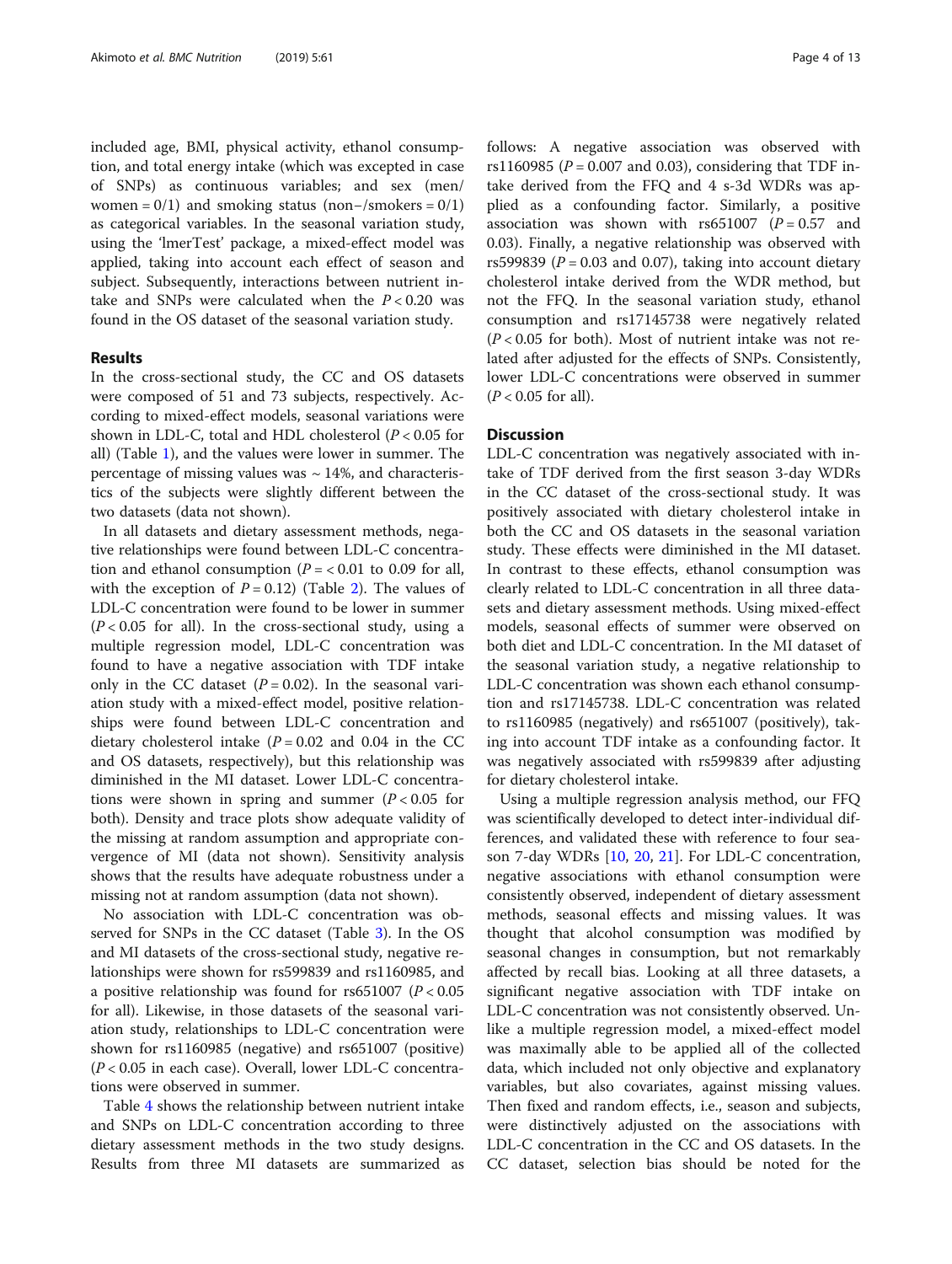<span id="page-4-0"></span>

|                                     | Winter <sup>a</sup> | Spring <sup>a</sup> | Summer <sup>a</sup> | Autumn <sup>a</sup> | $P^{\rm b}$ |
|-------------------------------------|---------------------|---------------------|---------------------|---------------------|-------------|
|                                     | Mean or n SD or (%) | Mean SD             | Mean SD             | Mean SD             |             |
| Men                                 | 51 (65.4%)          |                     |                     |                     |             |
| Smoker <sup>c</sup>                 | 13 (16.7%)          |                     |                     |                     |             |
| Age (years)                         | $43.5$ $\pm$ $9.6$  |                     |                     |                     |             |
| Physical activity (METs · hour/day) | $9.0 \pm 2.0$       |                     |                     |                     |             |
| BMI ( $kg/m2$ )                     | $22.4 \pm 1.2$      | $22.4 \pm 1.2$      | $22.3 \pm 1.2$      | $22.4 \pm 1.2$      | 0.30        |
| Triglyceride (mmol/L)               | $0.90 \pm 1.72$     | $0.93 \pm 1.78$     | $0.92 \pm 1.68$     | $0.91 \pm 1.69$     | 0.61        |
| Total cholesterol (mmol/L)          | $5.35 \pm 0.91$     | $5.12 \pm 0.76***$  | $5.12 \pm 0.86***$  | $5.11 \pm 0.83$     | < 0.01      |
| HDL cholesterol (mmol/L)            | $1.67 \pm 1.26$     | $1.56 \pm 1.25***$  | $1.62 \pm 1.26***$  | $1.60 \pm 1.26***$  | < 0.001     |
| LDL cholesterol (mmol/L)            | $3.06 \pm 1.30$     | $2.95 \pm 1.25$     | $2.89 \pm 1.31***$  | $2.95 \pm 1.26$     | 0.02        |
| 3-day WDRs                          |                     |                     |                     |                     |             |
| Energy intake (MJ/day)              | $8.2 \pm 1.7$       | $8.0 \pm 2.3$       | $7.9 \pm 1.9$       | $8.1\,\pm\,2.0$     | 0.48        |
| Protein (q/MJ)                      | $8.6\,\pm\,1.2$     | $8.6 \pm 1.2$       | $8.5\,\pm\,1.1$     | $8.6\,\pm\,1.2$     | 1.00        |
| Fat (g/MJ)                          | $7.6\,\pm\,1.5$     | $7.8\,\pm\,1.5$     | $7.5 \pm 1.4$       | $7.7\,\pm\,1.4$     | 0.35        |
| SFA (g/MJ)                          | $2.2 \pm 0.6$       | $2.2 \pm 0.5$       | $2.2 \pm 0.5$       | $2.2\pm0.5$         | 0.92        |
| MUFA (g/MJ)                         | $2.8 \pm 0.6$       | $2.9 \pm 0.7$       | $2.8 \pm 0.6$       | $2.9 \pm 0.6$       | 0.37        |
| PUFA (g/MJ)                         | $1.7 \pm 1.3$       | $1.7 \pm 1.3$       | $1.6 \pm 1.3$       | $1.7 \pm 1.3$       | 0.09        |
| Cholesterol (mg/MJ)                 | $35.0 \pm 1.4$      | $37.8 \pm 1.4$      | $37.9 \pm 1.4$      | $38.9 \pm 1.4$      | 0.13        |
| Carbohydrate (g/MJ)                 | $31.8 \pm 3.6$      | $31.4 \pm 3.9$      | $31.9 \pm 3.7$      | $32.0 \pm 3.8$      | 0.55        |
| TDF (g/MJ)                          | $1.7 \pm 1.4$       | $1.7 \pm 1.4$       | $1.6 \pm 1.4$       | $1.8 \pm 1.4$       | 0.33        |
| Ethanol (g/day)                     | $2.2 \pm 2.5$       | $2.1 \pm 2.8$       | $2.3 \pm 2.7$       | $1.7 \pm 2.3$       | 0.58        |
| <b>FFQ</b>                          |                     |                     |                     |                     |             |
| Energy intake (MJ/day)              | $7.2 \pm 1.4$       |                     |                     |                     |             |
| Protein (g/MJ)                      | $7.3 \pm 1.2$       |                     |                     |                     |             |
| Fat (g/MJ)                          | $6.2 \pm 1.6$       |                     |                     |                     |             |
| SFA (g/MJ)                          | $1.5 \pm 0.4$       |                     |                     |                     |             |
| MUFA (g/MJ)                         | $2.3\,\pm\,0.7$     |                     |                     |                     |             |
| PUFA (g/MJ)                         | $1.7 \pm 1.3$       |                     |                     |                     |             |
| Cholesterol (mg/MJ)                 | $32.6 \pm 1.3$      |                     |                     |                     |             |
| Carbohydrate (q/MJ)                 | $34.3 \pm 3.5$      |                     |                     |                     |             |
| TDF (g/MJ)                          | $1.4 \pm 1.3$       |                     |                     |                     |             |
| Ethanol (g/day)                     | $5.1 \pm 3.9$       |                     |                     |                     |             |

Abbreviations: 3-day WDRs 3-day weighed dietary records, SFA saturated fatty acid, MUFA monounsaturated fatty acid, PUFA polyunsaturated fatty acid, TDF total dietary fiber, FFQ food frequency questionnaire. The following variables were log-transformed to improve normality: physical activity; BMI; triglyceride; HDL cholesterol; LDL cholesterol; protein; PUFA; dietary cholesterol; TDF; ethanol consumption. P <0.05 is shown as bold. \*P <0.05, \*\*P <0.01, \*\*\*P <0.001 compared with winter using Dunnett's test. <sup>a</sup>The mean and SD were estimated from the subjects without missing values in each season. <sup>b</sup>Mixed-effect models were applied for analyzing seasonal variation with seasons (1, winter; 2, spring; 3, summer; 4, autumn) as a fixed effect and subject ID as a random intercept, and the analyses were performed using as much data as possible. <sup>c</sup>Ex-smokers were defined as subjects who quit smoking more than 2 years previously and were included as smokers because of being a small number of them.

subjects in order to interpret the associations, as their characteristics might not be reflected in a target population. In the OS dataset with a mixed-effect model, selection bias was attenuated; selection bias is minimalized in the MI dataset. Therefore, a recent systematic review recommended that MI is used in these types of analyses, reducing inappropriately discussions about selection bias and inaccurate information derived from data with

missing values [[17\]](#page-11-0). The procedures used in MI should be appropriately handled step by step [\[16](#page-11-0)].

Ultimately, in the MI dataset of seasonal variation study, relationships between dietary and genetic factors for LDL-C concentration can be summarized as follows. First, although ethanol consumption and rs17145738 was negatively associated, the role of rs17145738 in lowering LDL-C concentration has been not clarified.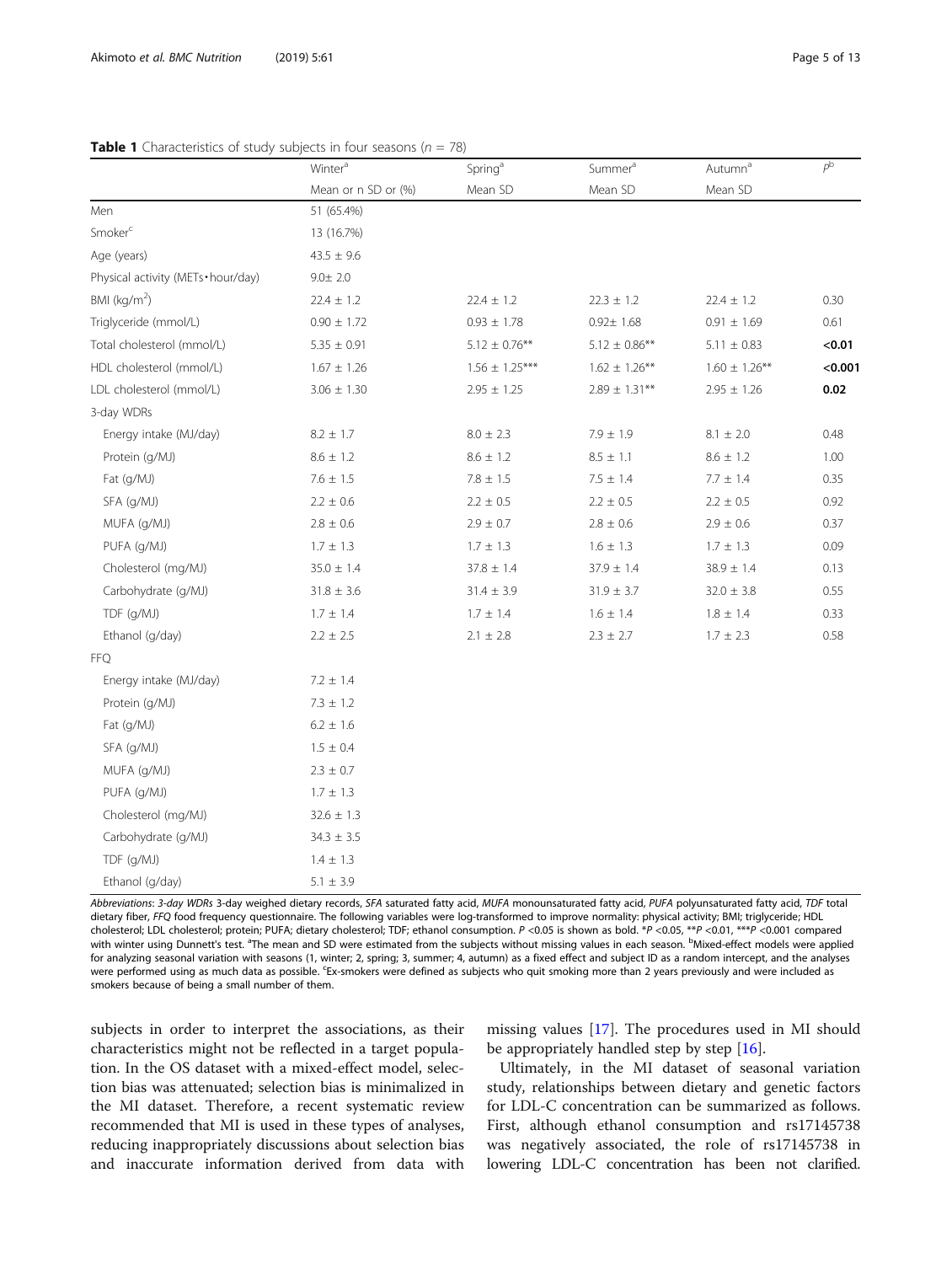#### <span id="page-5-0"></span>Table 2 Associations between nutrient intake and LDL-C concentration according to three dietary assessment methods

|                                                |                                        | Complete case dataset <sup>a</sup>          |                | Observed subject dataset <sup>b</sup><br>Multiple imputation dataset (m = $100$ ) <sup>c</sup> |                                        |         |                     |                    |              |  |
|------------------------------------------------|----------------------------------------|---------------------------------------------|----------------|------------------------------------------------------------------------------------------------|----------------------------------------|---------|---------------------|--------------------|--------------|--|
|                                                | β                                      | SE                                          | $\overline{P}$ | β                                                                                              | SE                                     | P       | β                   | <b>SE</b>          | $\mathcal P$ |  |
| Cross-sectional study                          |                                        |                                             |                |                                                                                                |                                        |         |                     |                    |              |  |
| FFQ (one year) <sup>d</sup>                    |                                        |                                             |                |                                                                                                |                                        |         |                     |                    |              |  |
| Number of observations (person $\cdot$ season) |                                        | 51                                          |                |                                                                                                | 73                                     |         |                     | 78                 |              |  |
| Fat (g/MJ)                                     | $7.9 \times E-3$                       | $1.1 \times E-2$                            | 0.48           | $9.9 \times E - 3$                                                                             | $9.9 \times E - 3$                     | 0.32    | $1.1 \times E-2$    | $9.7 \times E-3$   | 0.27         |  |
| Cholesterol (mg/MJ)                            | $2.3 \times E-2$                       | $1.6 \times E-1$                            | 0.89           | $1.3 \times E-2$                                                                               | $1.3 \times E-1$                       | 0.92    | $2.9 \times E-2$    | $1.3 \times E-1$   | 0.82         |  |
| TDF (q/MJ)                                     | $-3.2 \times E - 2$                    | $1.9 \times E-1$                            | 0.87           | $1.3 \times E-2$                                                                               | $1.5 \times E-1$                       | 0.93    | $3.1 \times E-2$    | $1.5 \times E-1$   | 0.84         |  |
| Ethanol (g/day)                                | $-7.3 \times E - 2$                    | $2.6 \times E - 2$                          | 0.008          | $-3.8 \times E - 2$                                                                            | $2.1 \times E - 2$                     | 0.07    | $-3.6 \times E - 2$ | $2.1 \times E - 2$ | 0.09         |  |
| First season, 3-day WDR <sup>d</sup>           |                                        |                                             |                |                                                                                                |                                        |         |                     |                    |              |  |
| Number of observations (person $\cdot$ season) |                                        | 51                                          |                |                                                                                                | 72                                     |         |                     | 78                 |              |  |
| Fat (g/MJ)                                     | $3.4 \times E - 4$                     | $1.2 \times E - 2$                          | 0.98           | $-6.3 \times E - 3$                                                                            | $8.9 \times E - 3$                     | 0.48    | $-6.9 \times E - 3$ | $8.6 \times E - 3$ | 0.42         |  |
| Cholesterol (mg/MJ)                            | $6.0 \times E-2$                       | $1.3 \times E-1$                            | 0.64           | $-1.2 \times E - 2$                                                                            | $9.1 \times E-2$                       | 0.89    | $-9.0 \times E - 3$ | $8.7 \times E-2$   | 0.92         |  |
| TDF (q/MJ)                                     | $-2.9 \times E - 1$                    | $1.2 \times E-1$                            | 0.02           | $-1.2 \times E-1$                                                                              | $9.0 \times E-2$                       | 0.20    | $-1.0 \times E - 1$ | $8.9 \times E-2$   | 0.26         |  |
| Ethanol (g/day)                                | $-7.9 \times E - 2$                    | $3.1 \times E-2$                            | 0.02           | $-6.3 \times E - 2$                                                                            | $2.4 \times E-2$                       | 0.01    | $-5.8 \times E - 2$ | $2.4 \times E - 2$ | 0.02         |  |
| Seasonal variation research                    |                                        |                                             |                |                                                                                                |                                        |         |                     |                    |              |  |
| Four season, 3-day WDR <sup>e</sup>            |                                        |                                             |                |                                                                                                |                                        |         |                     |                    |              |  |
| Number of observations (person · season)       |                                        | 204                                         |                |                                                                                                | 262                                    |         |                     | 312                |              |  |
| Fat (g/MJ)                                     | $-5.3 \times E - 4$                    | $3.8 \times E - 3$                          | 0.89           | $-1.0 \times E - 3$                                                                            | $3.2 \times E - 3$                     | 0.76    | $-1.0 \times E - 3$ | $4.2 \times E-3$   | 0.81         |  |
| Season - Winter                                | Reference                              |                                             |                | Reference                                                                                      |                                        |         | Reference           |                    |              |  |
| - Spring                                       | $-1.4 \times E - 2$                    | $9.2 \times E - 3$                          | 0.13           | $-1.6 \times E - 2$                                                                            | $7.9 \times F - 3$                     | 0.04    | $-1.6 \times E - 2$ | $1.1 \times E - 2$ | 0.14         |  |
| - Summer                                       | $-2.8 \times E - 2$                    | $9.1 \times E - 3$                          | 0.003          | $-2.5 \times E - 2$                                                                            | $7.8 \times E - 3$                     | 0.002   | $-2.2 \times E - 2$ | $1.0 \times E-2$   | 0.04         |  |
| - Autumn                                       |                                        | $-1.4 \times E - 2$ 9.1 $\times E - 3$      | 0.13           | $-1.5 \times E - 2$                                                                            | $8.2 \times E-3$                       | 0.08    | $-1.1 \times E - 2$ | $1.1 \times E - 2$ | 0.34         |  |
| Cholesterol (mg/MJ)                            | $7.2 \times E-2$                       | $3.1 \times E-2$                            | 0.02           | $5.3 \times E-2$                                                                               | $2.6 \times E-2$                       | 0.04    | $5.0 \times E-2$    | $3.8 \times E-2$   | 0.19         |  |
| Season - Winter                                | Reference                              |                                             |                | Reference                                                                                      |                                        |         | Reference           |                    |              |  |
| - Spring                                       | $-1.7 \times E - 2$                    | $9.0 \times E - 3$                          | 0.06           | $-1.8 \times E - 2$                                                                            | $7.7 \times E-3$                       | 0.02    | $-1.8 \times E - 2$ | $1.0 \times E-2$   | 0.09         |  |
| - Summer                                       | $-3.0 \times E - 2$                    | $9.0 \times E - 3$                          | 0.001          | $-2.7 \times E - 2$                                                                            | $7.8 \times E-3$                       | < 0.001 | $-2.4 \times E - 2$ | $1.0 \times E-2$   | 0.02         |  |
| - Autumn                                       | $-1.8 \times E - 2$                    | $9.0 \times E - 3$                          | 0.05           | $-1.7 \times E - 2$                                                                            | $8.2 \times E - 3$                     | 0.04    | $-1.3 \times E - 2$ | $1.1 \times E - 2$ | 0.24         |  |
| TDF (g/MJ)                                     | $-7.1 \times E - 3$                    | $3.3 \times E-2$                            | 0.83           | $-2.2 \times E - 2$                                                                            | $2.9 \times E-2$                       | 0.46    | $-2.7 \times E - 2$ | $4.3 \times E-2$   | 0.52         |  |
| Season - Winter                                | Reference                              |                                             |                | Reference                                                                                      |                                        |         | Reference           |                    |              |  |
| - Spring                                       | $-1.4 \times E - 2$                    | $9.1 \times E - 3$                          | 0.12           | $-1.7 \times E - 2$                                                                            | $7.8 \times E - 3$                     | 0.03    | $-1.6 \times E - 2$ | $1.1 \times E - 2$ | 0.12         |  |
| - Summer                                       | $-2.8 \times E - 2$                    | $9.2 \times E - 3$                          | 0.003          | $-2.5 \times E - 2$                                                                            | $7.9 \times E-3$                       | 0.002   | $-2.3 \times E - 2$ | $1.1 \times E - 2$ | 0.03         |  |
| - Autumn                                       |                                        | $-1.4 \times E - 2$ $9.0 \times E - 3$ 0.12 |                |                                                                                                | $-1.5 \times E - 2$ 8.2 $\times E - 3$ | 0.07    | $-1.1 \times E - 2$ | $1.1 \times E - 2$ | 0.34         |  |
| Ethanol (g/day)                                |                                        | $-2.1 \times E - 2$ 1.3 $\times E - 2$ 0.12 |                | $-1.9 \times E - 2$                                                                            | $1.0 \times E - 2$                     | 0.07    | $-2.7 \times E - 2$ | $1.5 \times E-2$   | 0.08         |  |
| Season - winter                                | Reference                              |                                             |                | Reference                                                                                      |                                        |         | Reference           |                    |              |  |
| - Spring                                       | $-1.5 \times E - 2$ 8.9 $\times E - 3$ |                                             | 0.11           | $-1.7 \times E - 2$                                                                            | $7.8 \times E - 3$                     | 0.03    | $-1.6 \times E - 2$ | $1.1 \times E - 2$ | 0.13         |  |
| - Summer                                       |                                        | $-2.8 \times E - 2$ $8.9 \times E - 3$      | 0.002          | $-2.4 \times E - 2$                                                                            | 7.7 $\times$ E-3                       | 0.002   | $-2.2 \times E - 2$ | $1.1 \times E - 2$ | 0.04         |  |
| - Autumn                                       |                                        | $-1.4 \times E - 2$ $9.0 \times E - 3$ 0.12 |                |                                                                                                | $-1.5 \times E - 2$ 8.2 $\times E - 3$ | 0.07    | $-1.1 \times E - 2$ | $1.1 \times E - 2$ | 0.34         |  |

Abbreviations: LDL-C LDL cholesterol, FFQ food frequency questionnaire, 3-day WDR 3-day weighed dietary records, TDF total dietary fiber, m number of imputations. The following variables were log-transformed to improve the normality: LDL-C concentration; dietary cholesterol; TDF; BMI; physical activity; ethanol consumption. P <0.05 was shown as bold. <sup>a</sup>Complete case dataset was composed of subjects without missing values on four seasons. <sup>b</sup>Observed subjects dataset was used for the analysis of all of values collected in each season even if there were missing values. <sup>c</sup>Multiple imputation datasets were calculated by means of applying observed subjects dataset to the MI procedure. <sup>d</sup>Multiple regression models were applied for analyzing the associations between nutrient intake and LDL-C concentration with adjustment for age, sex (0, men; 1, women), BMI, physical activity, ethanol consumption, smoking status (0, non-smoker; 1, smoker) and energy intake. <sup>e</sup> Mixed-effect models were applied for analyzing the associations between nutrient intake and LDL-C concentration with fixed effect: season (1, winter; 2, spring; 3 summer; 4, autumn), age, sex (0, men; 1, women), BMI, physical activity, ethanol consumption, smoking status (0, non-smoker; 1, smoker) and energy intake and random intercept: subject ID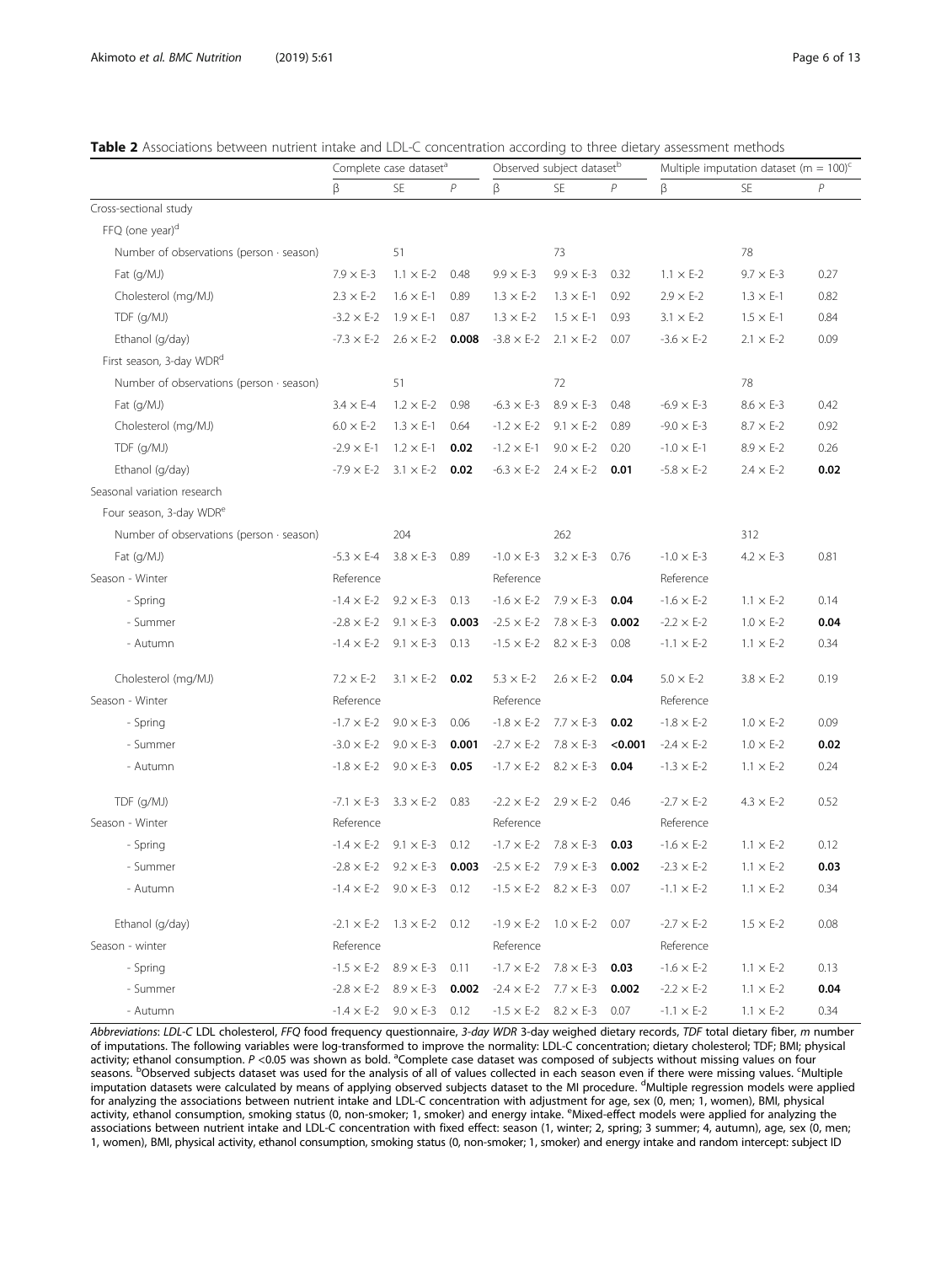<span id="page-6-0"></span>Table 3 Associations between SNPs and LDL-C concentration in a cross-sectional study and a seasonal variation study

| Gene/<br>season                    | rs ID/<br>season                         |                | CHR Position  | Alleles <sup>a</sup> MAF Genotype <sup>b</sup> |                      |         |          |    |                    | $P_{HWE}$ Complete case<br>dataset <sup>c</sup> |                                        |      | dataset <sup>d</sup>                                                                             | Observed subject                       |                |                                                | Multiple imputation<br>dataset (m = $100$ ) <sup>e</sup> |                |
|------------------------------------|------------------------------------------|----------------|---------------|------------------------------------------------|----------------------|---------|----------|----|--------------------|-------------------------------------------------|----------------------------------------|------|--------------------------------------------------------------------------------------------------|----------------------------------------|----------------|------------------------------------------------|----------------------------------------------------------|----------------|
|                                    |                                          |                |               |                                                |                      |         | AA Aa aa |    |                    | β                                               | S.E.                                   | P    | β                                                                                                | S.E.                                   | $\overline{P}$ | β                                              | S.E.                                                     | $\overline{P}$ |
| Cross-sectional study <sup>t</sup> |                                          |                |               |                                                |                      |         |          |    |                    |                                                 |                                        |      |                                                                                                  |                                        |                |                                                |                                                          |                |
|                                    | Number of observations (person · season) |                |               |                                                |                      |         |          |    |                    |                                                 | 51                                     |      |                                                                                                  | 72                                     |                |                                                | 78                                                       |                |
| PSRC1                              | rs599839                                 | $\overline{1}$ | 109279544 A>G |                                                | 0.08 66 11 1         |         |          |    | 0.79               | $-7.1 \times$<br>$E-2$                          | $4.0 \times$<br>$E-2$                  | 0.08 | $-8.6 \times$<br>$E-2$                                                                           | $3.5 \times 0.01$<br>$E-2$             |                | $-8.0 \times$<br>$E-2$                         | $3.4 \times$<br>$E-2$                                    | 0.02           |
| HMGCR                              | rs12654264 5                             |                | 75352778      | T>A                                            |                      |         |          |    | 0.44 25 38 15 1.00 | $3.5 \times$<br>$E-2$                           | $3.7 \times$<br>$E-2$                  | 0.35 | $2.1 \times$<br>$E-2$                                                                            | $2.9 \times 0.47$<br>$E-2$             |                | $2.3 \times$<br>$E-2$                          | $2.7 \times$<br>$E-2$                                    | 0.40           |
| TIMD4                              | rs6882076                                | 5              | 156963286     | C > T                                          | 0.15                 | 56 21 1 |          |    | 0.82               | $-1.9 \times$<br>$E-2$                          | $3.7 \times$<br>$E-2$                  | 0.61 | $2.2 \times$<br>$E-2$                                                                            | $2.8 \times$<br>$E-2$                  | 0.44           | $1.9 \times$<br>$E-2$                          | $2.7 \times$<br>$E-2$                                    | 0.50           |
| TBL2                               | rs17145738 7                             |                | 73568544      | C > T                                          | 0.11                 | 62 15 1 |          |    | 1.00               | $-5.1 \times$<br>$E-2$                          | $3.6 \times$<br>$E-2$                  | 0.17 | $-5.5 \times$<br>$E-2$                                                                           | $2.9 \times$<br>$E-2$                  | 0.06           | $E-2$                                          | $-5.1 \times 2.9 \times$<br>$E-2$                        | 0.09           |
|                                    | rs651007                                 | 9              | 133278431     | C > T                                          | 0.28                 | 37      | 39       | -2 | 0.08               | $5.6 \times$<br>$E-2$                           | $3.0 \times$<br>$E-2$                  | 0.06 | $4.8 \times$<br>$E-2$                                                                            | $2.4 \times$<br>$E-2$                  | 0.05           | $4.8 \times$<br>$E-2$                          | $2.4 \times$<br>$E-2$                                    | 0.05           |
| TOMM40                             | rs1160985                                | 19             | 44900155      | C > T                                          | 0.35                 | 32      | 38 8     |    | 0.80               | $-5.3 \times$<br>$E-2$                          | $3.2 \times$<br>$E-2$                  | 0.11 | $-6.4 \times$<br>$E-2$                                                                           | $2.6 \times$<br>$E-2$                  | 0.01           | $E-2$                                          | $-6.7 \times 2.5 \times$<br>$E-2$                        | 0.009          |
| APOC1                              | rs445925                                 | 19             | 44912383      | G>A                                            | $0.10 \t64 \t12 \t2$ |         |          |    | 0.35               | $-2.0 \times 4.8 \times$<br>$E-2$               | $E-2$                                  | 0.68 | $E-2$                                                                                            | $-5.9 \times 3.3 \times 0.08$<br>$E-2$ |                | $E-2$                                          | $-5.8 \times 3.2 \times$<br>$E-2$                        | 0.07           |
|                                    | Seasonal variation research <sup>9</sup> |                |               |                                                |                      |         |          |    |                    |                                                 |                                        |      |                                                                                                  |                                        |                |                                                |                                                          |                |
|                                    | Number of observations (person · season) |                |               |                                                |                      |         |          |    |                    |                                                 | 204                                    |      |                                                                                                  | 262                                    |                |                                                | 312                                                      |                |
| PSRC1                              | rs599839                                 |                |               |                                                |                      |         |          |    |                    | $-4.8 \times$<br>$E-2$                          | $3.6 \times$<br>$E-2$                  | 0.19 | $-4.8 \times$<br>$E-2$                                                                           | $3.1 \times$<br>$E-2$                  | 0.12           | $E-2$                                          | $-4.7 \times 3.2 \times$<br>$E-2$                        | 0.15           |
| Season                             | - Winter                                 |                |               |                                                |                      |         |          |    |                    | Reference                                       |                                        |      | Reference                                                                                        |                                        |                | Reference                                      |                                                          |                |
|                                    | - Spring                                 |                |               |                                                |                      |         |          |    |                    | $E-2$                                           | $-1.5 \times 8.9 \times$<br>$E-3$      | 0.11 | $E-2$                                                                                            | $-1.7 \times 7.8 \times 0.03$<br>$E-3$ |                | $E-2$                                          | $-1.6 \times 1.1 \times 0.13$<br>$E-2$                   |                |
|                                    | - Summer                                 |                |               |                                                |                      |         |          |    |                    | $-2.8 \times$<br>$E-2$                          | $8.9 \times$<br>$E-3$                  |      | <b>0.002</b> $-2.4 \times$<br>$E-2$                                                              | $7.7 \times$<br>$E-3$                  |                | <b>0.002</b> $-2.2 \times 1.1 \times$<br>$E-2$ | $E-2$                                                    | 0.04           |
|                                    | - Autumn                                 |                |               |                                                |                      |         |          |    |                    | $-1.4 \times$<br>$E-2$                          | $9.0 \times$<br>$E-3$                  | 0.12 | $E-2$                                                                                            | $-1.5 \times 8.2 \times$<br>$E-3$      | 0.08           | $E-2$                                          | $-1.1 \times 1.1 \times$<br>$E-2$                        | 0.34           |
| <b>HMGCR</b>                       | rs12654264                               |                |               |                                                |                      |         |          |    |                    | $3.9 \times$<br>$E-2$                           | $3.3 \times$<br>$E-2$                  | 0.24 | $2.6 \times$<br>$E-2$                                                                            | $2.4 \times 0.28$<br>$E-2$             |                | $2.5 \times$<br>$E-2$                          | $2.6 \times 0.33$<br>$E-2$                               |                |
| Season                             | - Winter                                 |                |               |                                                |                      |         |          |    |                    | Reference                                       |                                        |      | Reference                                                                                        |                                        |                | Reference                                      |                                                          |                |
|                                    | - Spring                                 |                |               |                                                |                      |         |          |    |                    | $E-2$                                           | $-1.4 \times 8.9 \times$<br>$E-3$      | 0.11 | $E-2$                                                                                            | $-1.7 \times 7.8 \times 0.03$<br>$E-3$ |                | $E-2$                                          | $-1.6 \times 1.1 \times 0.13$<br>$E-2$                   |                |
|                                    | - Summer                                 |                |               |                                                |                      |         |          |    |                    | $-2.8 \times$<br>$E-2$                          | $8.9 \times$<br>$E-3$                  |      | <b>0.002</b> $-2.4 \times 7.7 \times$ <b>0.002</b> $-2.2 \times 1.1 \times$ <b>0.04</b><br>$E-2$ | $E-3$                                  |                | $E-2$                                          | $E-2$                                                    |                |
|                                    | - Autumn                                 |                |               |                                                |                      |         |          |    |                    | $E-2$                                           | $-1.4 \times 9.0 \times 0.12$<br>$E-3$ |      | $-1.5 \times 8.2 \times 0.07$<br>$E-2$                                                           | $E-3$                                  |                | $E-2$                                          | $-1.1 \times 1.1 \times 0.34$<br>$E-2$                   |                |
| TIMD4                              | rs6882076                                |                |               |                                                |                      |         |          |    |                    | $E-3$                                           | $6.5 \times 3.2 \times 0.84$<br>$E-2$  |      | $E-2$                                                                                            | $1.8 \times 2.4 \times 0.45$<br>$E-2$  |                | $E-2$                                          | $1.9 \times 2.6 \times 0.47$<br>$E-2$                    |                |
| Season                             | - Winter                                 |                |               |                                                |                      |         |          |    |                    | Reference                                       |                                        |      | Reference                                                                                        |                                        |                | Reference                                      |                                                          |                |
|                                    | - Spring                                 |                |               |                                                |                      |         |          |    |                    | $E-2$                                           | $-1.4 \times 8.9 \times 0.11$<br>$E-3$ |      | $E-2$                                                                                            | $-1.7 \times 7.8 \times 0.03$<br>$E-3$ |                | $E-2$                                          | $-1.6 \times 1.1 \times 0.13$<br>$E-2$                   |                |
|                                    | - Summer                                 |                |               |                                                |                      |         |          |    |                    | $E-2$                                           | $E-3$                                  |      | $-2.8 \times 8.9 \times 0.002 -2.4 \times 7.7 \times 0.002 -2.2 \times 1.1 \times 0.04$<br>$E-2$ | $E-3$                                  |                | $E-2$                                          | $E-2$                                                    |                |
|                                    | - Autumn                                 |                |               |                                                |                      |         |          |    |                    | $E-2$                                           | $-1.4 \times 9.0 \times 0.12$<br>$E-3$ |      | $E-2$                                                                                            | $-1.5 \times 8.2 \times 0.07$<br>$E-3$ |                | $E-2$                                          | $-1.1 \times 1.1 \times 0.34$<br>$E-2$                   |                |
| TBL2                               | rs17145738                               |                |               |                                                |                      |         |          |    |                    | $E-2$                                           | $-4.6 \times 3.2 \times 0.16$<br>$E-2$ |      | $E-2$                                                                                            | $-4.8 \times 2.6 \times 0.08$<br>$E-2$ |                | $E-2$                                          | $-4.7 \times 2.8 \times 0.09$<br>$E-2$                   |                |
| Season                             | - Winter                                 |                |               |                                                |                      |         |          |    |                    | Reference                                       |                                        |      | Reference                                                                                        |                                        |                | Reference                                      |                                                          |                |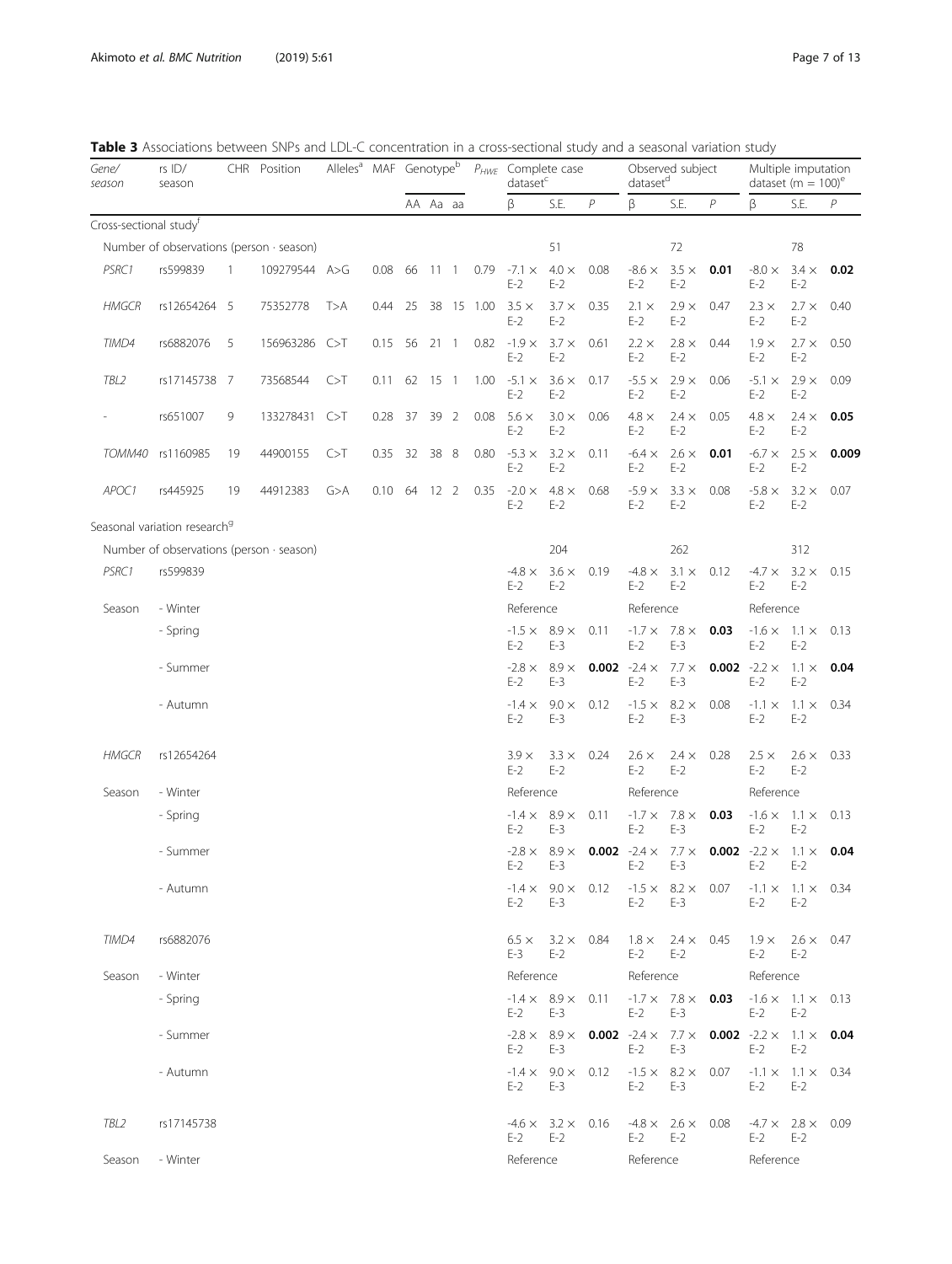| Gene/<br>season | rs ID/<br>season | Alleles <sup>a</sup> MAF Genotype <sup>b</sup><br>CHR Position |  |  |  | $P_{HWE}$ Complete case<br>dataset <sup>c</sup> |  |                        | Observed subject<br>dataset <sup>d</sup> |      |                       | Multiple imputation<br>dataset (m = $100$ ) <sup>e</sup> |                                                                                         |                       |                                        |                |
|-----------------|------------------|----------------------------------------------------------------|--|--|--|-------------------------------------------------|--|------------------------|------------------------------------------|------|-----------------------|----------------------------------------------------------|-----------------------------------------------------------------------------------------|-----------------------|----------------------------------------|----------------|
|                 |                  |                                                                |  |  |  | AA Aa aa                                        |  | β                      | S.E.                                     | P    | β                     | S.E.                                                     | $\overline{P}$                                                                          | β                     | S.E.                                   | $\overline{P}$ |
|                 | - Spring         |                                                                |  |  |  |                                                 |  | $E-2$                  | $-1.4 \times 8.9 \times 0.11$<br>$E-3$   |      | $E-2$                 | $-1.7 \times 7.8 \times 0.03$<br>$E-3$                   |                                                                                         | $E-2$                 | $-1.6 \times 1.1 \times 0.13$<br>$E-2$ |                |
|                 | - Summer         |                                                                |  |  |  |                                                 |  | $-2.8 \times$<br>$E-2$ | $8.9 \times$<br>$E-3$                    |      | $E-2$                 | $E-3$                                                    | <b>0.002</b> $-2.4 \times 7.7 \times$ <b>0.002</b> $-2.2 \times 1.1 \times$ <b>0.04</b> | $E-2$                 | $E-2$                                  |                |
|                 | - Autumn         |                                                                |  |  |  |                                                 |  | $-1.4 \times$<br>$E-2$ | $9.0 \times 0.12$<br>$E-3$               |      | $E-2$                 | $-1.5 \times 8.2 \times 0.08$<br>$E-3$                   |                                                                                         | $E-2$                 | $-1.1 \times 1.1 \times 0.34$<br>$E-2$ |                |
|                 | rs651007         |                                                                |  |  |  |                                                 |  | $5.0 \times$<br>$F-2$  | $2.7 \times 0.07$<br>$E-2$               |      | $4.7 \times$<br>$E-2$ | $2.1 \times 0.03$<br>$E-2$                               |                                                                                         | $4.7 \times$<br>$E-2$ | $2.3 \times 0.04$<br>$E-2$             |                |
| Season          | - Winter         |                                                                |  |  |  |                                                 |  | Reference              |                                          |      | Reference             |                                                          |                                                                                         | Reference             |                                        |                |
|                 | - Spring         |                                                                |  |  |  |                                                 |  | $-1.4 \times$<br>$E-2$ | $9.0 \times$<br>$E-3$                    | 0.11 | $E-2$                 | $-1.7 \times 7.8 \times 0.03$<br>$E-3$                   |                                                                                         | $E-2$                 | $-1.6 \times 1.1 \times 0.13$<br>$E-2$ |                |
|                 | - Summer         |                                                                |  |  |  |                                                 |  | $-2.8 \times$<br>$E-2$ | $8.9 \times$<br>$E-3$                    |      | $E-2$                 | $E-3$                                                    | <b>0.002</b> $-2.4 \times 7.7 \times$ <b>0.002</b> $-2.2 \times 1.1 \times$ <b>0.04</b> | $E-2$                 | $E-2$                                  |                |
|                 | - Autumn         |                                                                |  |  |  |                                                 |  | $-1.4 \times$<br>$E-2$ | $9.0 \times$<br>$E-3$                    | 0.11 | $E-2$                 | $-1.5 \times 8.2 \times$<br>$E-3$                        | 0.07                                                                                    | $E-2$                 | $-1.1 \times 1.1 \times 0.34$<br>$E-2$ |                |
|                 | TOMM40 rs1160985 |                                                                |  |  |  |                                                 |  | $E-2$                  | $-4.7 \times 2.8 \times 0.11$<br>$E-2$   |      | $E-2$                 | $-5.9 \times 2.2 \times 0.01$<br>$E-2$                   |                                                                                         | $E-2$                 | $-5.9 \times 2.4 \times 0.01$<br>$E-2$ |                |
| Season          | - Winter         |                                                                |  |  |  |                                                 |  | Reference              |                                          |      | Reference             |                                                          |                                                                                         | Reference             |                                        |                |
|                 | - Spring         |                                                                |  |  |  |                                                 |  | $E-2$                  | $-1.4 \times 9.0 \times$<br>$E-3$        | 0.11 | $E-2$                 | $-1.6 \times 7.8 \times 0.04$<br>$E-3$                   |                                                                                         | $E-2$                 | $-1.6 \times 1.1 \times 0.13$<br>$E-2$ |                |
|                 | - Summer         |                                                                |  |  |  |                                                 |  | $-2.8 \times$<br>$E-2$ | $8.9 \times$<br>$E-3$                    |      | $E-2$                 | $E-3$                                                    | <b>0.002</b> $-2.4 \times 7.8 \times$ <b>0.002</b> $-2.2 \times 1.1 \times$ <b>0.04</b> | $E-2$                 | $E-2$                                  |                |
|                 | - Autumn         |                                                                |  |  |  |                                                 |  | $-1.4 \times$<br>$E-2$ | $9.0 \times$<br>$E-3$                    | 0.12 | $E-2$                 | $-1.5 \times 8.2 \times$<br>$E-3$                        | 0.07                                                                                    | $E-2$                 | $-1.1 \times 1.1 \times 0.33$<br>$E-2$ |                |
| APOC1           | rs445925         |                                                                |  |  |  |                                                 |  | $E-2$                  | $-1.4 \times 4.3 \times$<br>$E-2$        | 0.74 | $E-2$                 | $-4.9 \times 2.8 \times$<br>$E-2$                        | 0.08                                                                                    | $E-2$                 | $-4.9 \times 3.0 \times 0.11$<br>$E-2$ |                |
| Season          | - Winter         |                                                                |  |  |  |                                                 |  | Reference              |                                          |      | Reference             |                                                          |                                                                                         | Reference             |                                        |                |
|                 | - Spring         |                                                                |  |  |  |                                                 |  | $E-2$                  | $-1.5 \times 8.9 \times$<br>$E-3$        | 0.11 | $E-2$                 | $-1.7 \times 7.8 \times 0.03$<br>$E-3$                   |                                                                                         | $E-2$                 | $-1.6 \times 1.1 \times 0.13$<br>$E-2$ |                |
|                 | - Summer         |                                                                |  |  |  |                                                 |  | $-2.8 \times$<br>$E-2$ | $8.9 \times$<br>$E-3$                    |      | $E-2$                 | $E-3$                                                    | <b>0.002</b> $-2.4 \times 7.7 \times$ <b>0.002</b> $-2.2 \times 1.1 \times$             | $E-2$                 | $E-2$                                  | 0.04           |
|                 | - Autumn         |                                                                |  |  |  |                                                 |  | $-1.4 \times$<br>$E-2$ | $9.0 \times 0.12$<br>$E-3$               |      | $E-2$                 | $-1.5 \times 8.2 \times 0.07$<br>$E-3$                   |                                                                                         | $E-2$                 | $-1.1 \times 1.1 \times 0.34$<br>$E-2$ |                |

Table 3 Associations between SNPs and LDL-C concentration in a cross-sectional study and a seasonal variation study (Continued)

Abbreviations: SNP single nucleotide polymorphism, LDL-C LDL cholesterol, CHR chromosome, MAF minor allele frequency, PHWE P-value for Hardy-Weinberg equilibrium, m number of imputations. The following variables were log-transformed to improve the normality: LDL-C concentration; BMI; physical activity; ethanol consumption. P-value <0.05 was shown as bold. <sup>a</sup>Alleles were shown as following: major allele>minor allele. <sup>b</sup>A major allele was shown as 'A', and a minor allele was shown 'a'. <sup>c</sup>Complete case dataset was composed of subjects without missing values on four seasons. <sup>d</sup>Observed subjects dataset was used for the analysis of all of values collected in each season even if there were missing values. <sup>e</sup>Multiple imputation datasets were calculated by means of applying observed subjects dataset to the MI procedure. <sup>f</sup> Multiple regression models were applied for analyzing the associations between SNPs and LDL-C concentration with adjustment for age, sex (0: men, 1: women), BMI, physical activity, ethanol consumption, smoking status (0: non-smoker, 1: smoker). <sup>g</sup>Mixed-effect models were applied for analyzing the associations between SNPs and LDL-C concentration with age, sex (0: men, 1: women), BMI, physical activity, ethanol consumption, smoking status (0: non-smoker, 1: smoker) and season (1: winter, 2: spring, 3: summer, 4: autumn) as fixed effects and subject ID as random intercept

However, a Chinese population study showed negative relationships between LDL-C concentration and rs17145738 or alcohol consumption according to ethnic group and gender, and a consistent positive relationship between HDL cholesterol concentration and alcohol consumption but not rs17145738 only in the Han male population [\[40\]](#page-12-0). Among lipoproteins, the effects of moderate ethanol consumption especially on LDL-C concentration has been widely

discussed [\[6\]](#page-11-0). Second, most of dietary factors were shown to mask genetic functions. Third, unlike other dietary factors, TDF intake was not masked the genetic functions of rs651007 and rs1160985 on LDL-C concentration, and was instead a confounding factor. The SNP of rs651007 (which has shown linkage disequilibrium with rs579459, as shown in "Methods") is near the 5′ end of the ABO gene, which codes for the ABO blood group and soluble P- and E-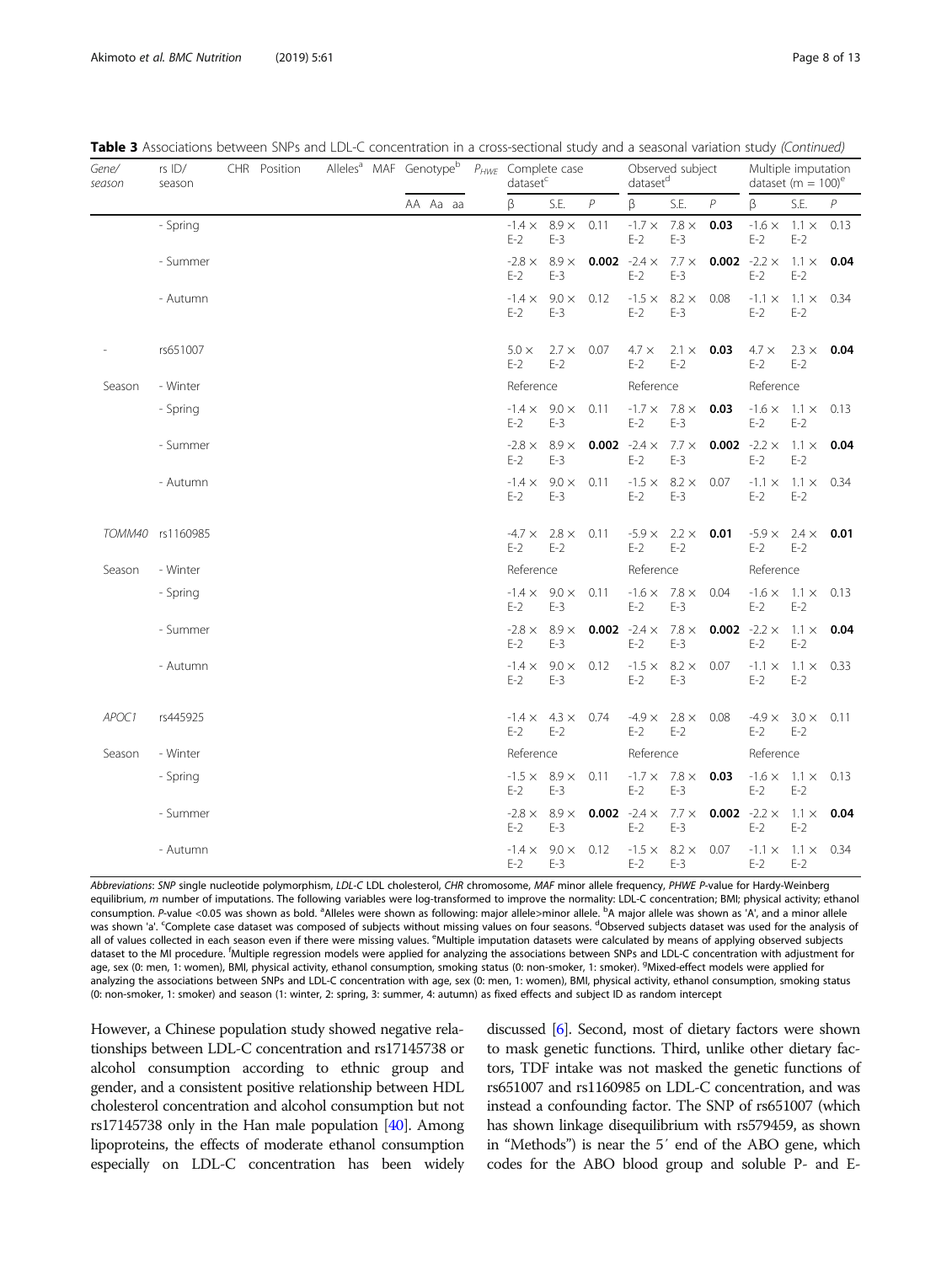<span id="page-8-0"></span>

| <b>Table 4</b> Associations among nutrient intake and SNPs on LDL-C concentration according to three dietary assessment methods |  |
|---------------------------------------------------------------------------------------------------------------------------------|--|
|---------------------------------------------------------------------------------------------------------------------------------|--|

|                                             | Complete case dataset <sup>a</sup> |                    |       |                     | Observed subject dataset <sup>b</sup> |              |                     | Multiple imputation dataset (m = $100$ ) <sup>c</sup> |       |
|---------------------------------------------|------------------------------------|--------------------|-------|---------------------|---------------------------------------|--------------|---------------------|-------------------------------------------------------|-------|
|                                             | β                                  | S.E.               | $\,P$ | β                   | S.E.                                  | $\mathcal P$ | β                   | S.E.                                                  | P     |
| Cross-sectional study                       |                                    |                    |       |                     |                                       |              |                     |                                                       |       |
| FFQ (one year) <sup>d</sup>                 |                                    |                    |       |                     |                                       |              |                     |                                                       |       |
| Number of observations<br>(person · season) |                                    | 51                 |       |                     | 73                                    |              |                     | 78                                                    |       |
| Cholesterol (mg/MJ)                         | $4.5 \times E-2$                   | $1.8 \times E-1$   | 0.81  | $2.4 \times E - 2$  | $1.4 \times E-1$                      | 0.87         | $3.3 \times E-2$    | $1.4 \times E-1$                                      | 0.81  |
| PSRC1 rs599839                              | $9.7 \times E-2$                   | $5.0 \times E-1$   | 0.85  | $2.3 \times E-2$    | $4.6 \times E-1$                      | 0.96         | $3.7 \times E-2$    | $4.5 \times E-1$                                      | 0.94  |
| Interaction                                 | $-1.1 \times E - 1$                | $3.4 \times E-1$   | 0.74  | $-7.0 \times E - 2$ | $3.1 \times E - 1$                    | 0.82         | $-7.7 \times E - 2$ | $3.1 \times E-1$                                      | 0.80  |
| Cholesterol (mg/MJ)                         | $1.5 \times E-2$                   | $2.0 \times E-1$   | 0.94  | $-3.1 \times E - 2$ | $1.6 \times E-1$                      | 0.85         | $-2.4 \times E - 2$ | $1.5 \times E-1$                                      | 0.87  |
| TIMD4 rs6882076                             | $-2.0 \times E - 1$                | $4.6 \times E-1$   | 0.67  | $-8.1 \times E - 2$ | $4.0 \times E-1$                      | 0.84         | $-1.0 \times E-1$   | $4.0 \times E-1$                                      | 0.79  |
| Interaction                                 | $1.2 \times E - 1$                 | $3.0 \times E-1$   | 0.70  | $7.0 \times E-2$    | $2.6 \times E-1$                      | 0.79         | $8.1 \times E - 2$  | $2.6 \times E-1$                                      | 0.75  |
| TDF (g/MJ)                                  | $-1.7 \times E-1$                  | $2.6 \times E-1$   | 0.53  | $-1.3 \times E-1$   | $2.3 \times E-1$                      | 0.56         | $-8.4 \times E - 2$ | $2.2 \times E-1$                                      | 0.70  |
| $-$ rs651007                                | $3.5 \times E-2$                   | $5.3 \times E-2$   | 0.51  | $1.5 \times E-2$    | $4.6 \times E-2$                      | 0.75         | $2.5 \times E-2$    | $4.4 \times E-2$                                      | 0.57  |
| Interaction                                 | $1.6 \times E-1$                   | $2.9 \times E-1$   | 0.59  | $2.1 \times E - 1$  | $2.6 \times F-1$                      | 0.40         | $1.6 \times E-1$    | $2.5 \times E-1$                                      | 0.52  |
| TDF (g/MJ)                                  | $-2.0 \times E - 1$                | $2.1 \times E-1$   | 0.35  | $-9.8 \times E - 2$ | $1.7 \times E-1$                      | 0.57         | $-9.8 \times F - 2$ | $1.7 \times E-1$                                      | 0.57  |
| TOMM40 rs1160985                            | $-1.1 \times E-1$                  | $5.5 \times E-2$   | 0.05  | $-1.2 \times E-1$   | $4.4 \times E-2$                      | 0.008        | $-1.2 \times E-1$   | $4.3 \times E-2$                                      | 0.007 |
| Interaction                                 | $2.8 \times E-1$                   | $2.8 \times E-1$   | 0.32  | $3.0 \times E-1$    | $2.3 \times E-1$                      | 0.20         | $3.0 \times E-1$    | $2.3 \times E - 1$                                    | 0.18  |
| Ethanol (g/day)                             | $-8.5 \times E - 2$                | $2.9 \times E-2$   | 0.006 | $-3.7 \times E - 2$ | $2.3 \times E-2$                      | 0.11         | $-3.3 \times E - 2$ | $2.3 \times E-2$                                      | 0.16  |
| TBL2 rs17145738                             | $-9.3 \times E - 2$                | $5.1 \times E-2$   | 0.07  | $-5.4 \times E - 2$ | $4.4 \times E-2$                      | 0.23         | $-4.7 \times E - 2$ | $4.5 \times E-2$                                      | 0.30  |
| Interaction                                 | $3.1 \times E - 2$                 | $4.8 \times E-2$   | 0.52  | $-8.6 \times E - 3$ | $4.3 \times E-2$                      | 0.84         | $-1.3 \times E - 2$ | $4.3 \times E-2$                                      | 0.77  |
| First season 3-day WDRs <sup>d</sup>        |                                    |                    |       |                     |                                       |              |                     |                                                       |       |
| Number of observations<br>(person · season) |                                    | 51                 |       |                     | 72                                    |              |                     | 78                                                    |       |
| Cholesterol (mg/MJ)                         | $1.7 \times E-2$                   | $1.3 \times E-1$   | 0.90  | $-6.7 \times E - 2$ | $9.2 \times E-2$                      | 0.47         | $-6.0 \times E - 2$ | $8.8 \times E-2$                                      | 0.50  |
| PSRC1 rs599839                              | $-1.1 \times E + 0$                | $5.5 \times E-1$   | 0.04  | $-8.6 \times E - 1$ | $3.8 \times E-1$                      | 0.03         | $-8.4 \times E - 1$ | $3.7 \times E-1$                                      | 0.03  |
| Interaction                                 | $6.8 \times E-1$                   | $3.5 \times E-1$   | 0.06  | $5.0 \times F^{-1}$ | $2.4 \times E-1$                      | 0.04         | $4.9 \times E-1$    | $2.4 \times E - 1$                                    | 0.05  |
| Cholesterol (mg/MJ)                         | $1.3 \times E - 2$                 | $1.7 \times E-1$   | 0.94  | $-9.4 \times E - 3$ | $1.1 \times E - 1$                    | 0.93         | $-5.4 \times E - 3$ | $1.0 \times E-1$                                      | 0.96  |
| TIMD4 rs6882076                             | $-2.3 \times E-1$                  | $4.0 \times F - 1$ | 0.57  | $2.5 \times E-2$    | $3.1 \times E-1$                      | 0.94         | $6.0 \times E-2$    | $3.1 \times E-1$                                      | 0.85  |
| Interaction                                 | $1.4 \times E-1$                   | $2.6 \times E-1$   | 0.60  | $-3.4 \times E - 3$ | $2.0 \times F - 1$                    | 0.99         | $-2.7 \times E - 2$ | $2.0 \times E-1$                                      | 0.89  |
| TDF (g/MJ)                                  | $-2.6 \times E - 1$                | $1.4 \times E - 1$ | 0.07  | $-1.9 \times E-1$   | $1.3 \times E-1$                      | 0.14         | $-1.4 \times E-1$   | $1.3 \times E - 1$                                    | 0.26  |
| $-$ rs651007                                | $6.8 \times E-2$                   | $5.6 \times E - 2$ | 0.23  | $1.1 \times E - 2$  | $4.5 \times E-2$                      | 0.82         | $2.3 \times E-2$    | $4.5 \times E-2$                                      | 0.61  |
| Interaction                                 | $-7.6 \times E - 2$                | $2.0 \times E-1$   | 0.71  | $1.5 \times E-1$    | $1.7 \times E-1$                      | 0.37         | $9.6 \times E - 2$  | $1.7 \times E - 1$                                    | 0.56  |
| TDF (g/MJ)                                  | $-2.7 \times E - 1$                | $2.0 \times E-1$   | 0.19  | $-7.1 \times E - 2$ | $1.3 \times E-1$                      | 0.58         | $-6.9 \times E - 2$ | $1.3 \times E - 1$                                    | 0.58  |
| TOMM40 rs1160985                            | $-3.9 \times E - 2$                | $6.4 \times E - 2$ | 0.55  | $-4.8 \times E - 2$ | $4.7 \times E-2$                      | 0.32         | $-6.1 \times E - 2$ | $4.6 \times E-2$                                      | 0.19  |
| Interaction                                 | $-1.1 \times E - 2$                | $2.2 \times E - 1$ | 0.96  | $-3.3 \times E - 2$ | $1.7 \times E-1$                      | 0.84         | $-1.0 \times E - 2$ | $1.6 \times E-1$                                      | 0.95  |
| Ethanol (g/day)                             | $-7.7 \times E - 2$                | $3.4 \times E - 2$ | 0.03  | $-6.3 \times E - 2$ | $2.5 \times E-2$                      | 0.02         | $-5.1 \times E - 2$ | $2.5 \times E - 2$                                    | 0.05  |
| TBL2 rs17145738                             | $-6.6 \times E - 2$                | $5.5 \times E-2$   | 0.24  | $-6.8 \times E - 2$ | $4.7 \times E-2$                      | 0.15         | $-6.3 \times E - 2$ | $4.6 \times E - 2$                                    | 0.18  |
| Interaction                                 | $2.5 \times E-2$                   | $7.0 \times E-2$   | 0.72  | $2.2 \times E - 2$  | $6.4 \times E-2$                      | 0.73         | $1.6 \times E - 2$  | $6.3 \times E - 2$                                    | 0.80  |
| Seasonal variation research                 |                                    |                    |       |                     |                                       |              |                     |                                                       |       |
| Four season 3-day WDRs <sup>e</sup>         |                                    |                    |       |                     |                                       |              |                     |                                                       |       |
| Number of observations<br>(person · season) |                                    | 204                |       |                     | 262                                   |              |                     | 312                                                   |       |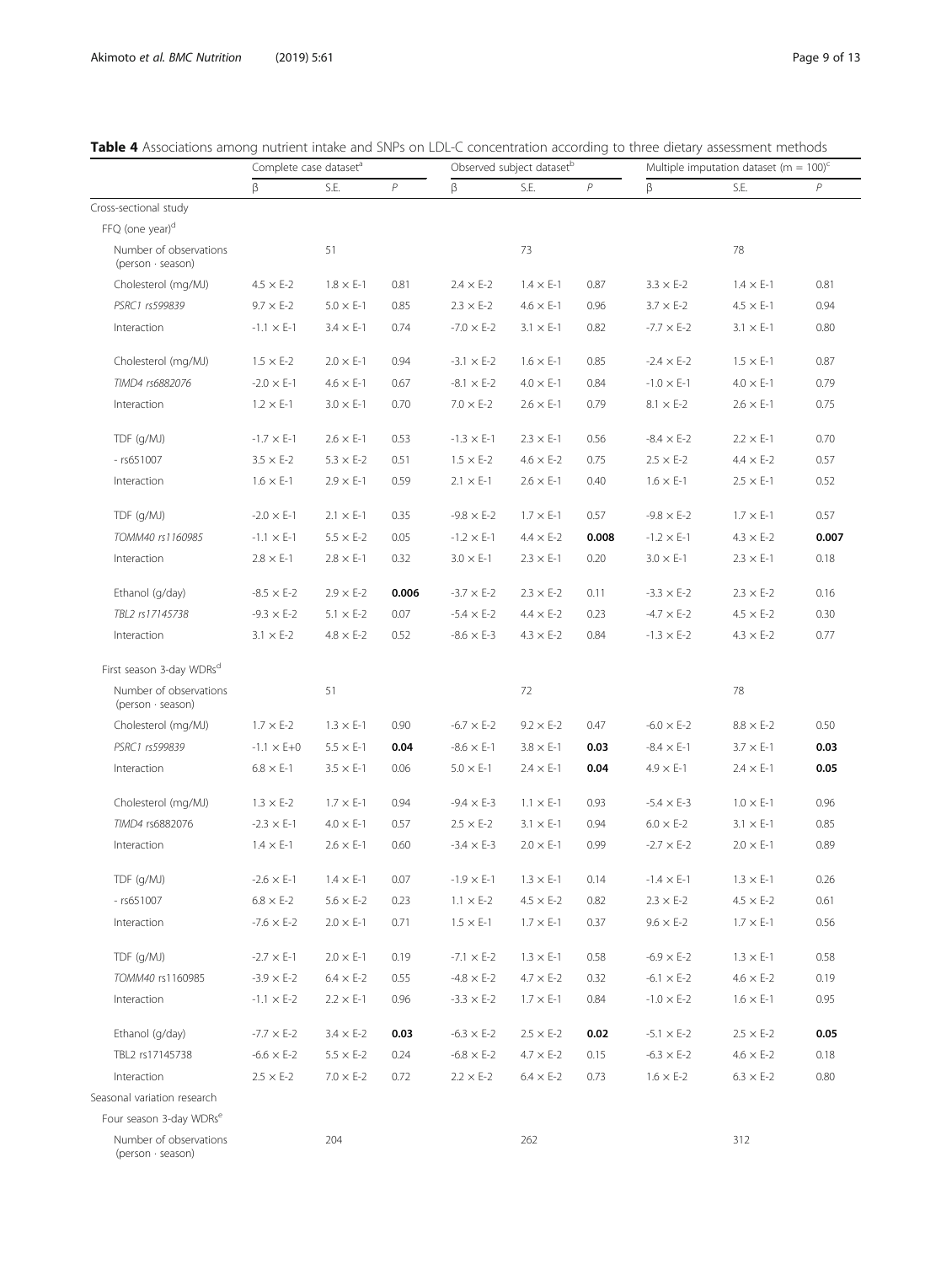|                     | Complete case dataset <sup>a</sup> |                    |         |                     | Observed subject dataset <sup>b</sup> |         | Multiple imputation dataset (m = $100$ ) <sup>c</sup> |                    |      |
|---------------------|------------------------------------|--------------------|---------|---------------------|---------------------------------------|---------|-------------------------------------------------------|--------------------|------|
|                     | β                                  | S.E.               | P       | β                   | S.E.                                  | P       | β                                                     | S.E.               | P    |
| Cholesterol (mg/MJ) | $5.6 \times E-2$                   | $3.2 \times E-2$   | 0.08    | $3.7 \times E-2$    | $2.7 \times E-2$                      | 0.18    | $3.2 \times E-2$                                      | $4.3 \times E-2$   | 0.46 |
| PSRC1 rs599839      | $-2.9 \times E - 1$                | $1.5 \times E-1$   | 0.05    | $-2.9 \times E - 1$ | $1.3 \times E-1$                      | 0.02    | $-2.9 \times E - 1$                                   | $1.6 \times E-1$   | 0.07 |
| Interaction         | $1.5 \times E-1$                   | $8.9 \times E-2$   | 0.10    | $1.5 \times E-1$    | $7.7 \times E-2$                      | 0.05    | $1.5 \times E-1$                                      | $1.0 \times E-1$   | 0.12 |
| Season - Winter     | Reference                          |                    |         | Reference           |                                       |         | Reference                                             |                    |      |
| - Spring            | $-1.8 \times E - 2$                | $9.0 \times E - 3$ | 0.05    | $-1.9 \times E - 2$ | $7.7 \times E-3$                      | 0.01    | $-2.0 \times E - 2$                                   | $1.1 \times E - 2$ | 0.06 |
| - Summer            | $-2.9 \times E - 2$                | $9.0 \times E - 3$ | 0.001   | $-2.6 \times E - 2$ | $7.7 \times E-3$                      | < 0.001 | $-2.5 \times E - 2$                                   | $1.1 \times E - 2$ | 0.02 |
| - Autumn            | $-1.9 \times E - 2$                | $9.0 \times E - 3$ | 0.04    | $-1.8 \times E - 2$ | $8.2 \times E - 3$                    | 0.03    | $-1.5 \times E-2$                                     | $1.1 \times E - 2$ | 0.18 |
| Cholesterol (mg/MJ) | $3.8 \times E-2$                   | $3.6 \times E-2$   | 0.29    | $2.9 \times E-2$    | $3.0 \times E-2$                      | 0.34    | $2.4 \times E - 2$                                    | $4.7 \times E-2$   | 0.60 |
| TIMD4 rs6882076     | $-1.8 \times E-1$                  | $1.1 \times E - 1$ | 0.09    | $-1.3 \times E-1$   | $9.4 \times E-2$                      | 0.18    | $-9.9 \times E - 2$                                   | $1.2 \times E - 1$ | 0.42 |
| Interaction         | $1.2 \times E-1$                   | $6.6 \times E - 2$ | 0.07    | $9.2 \times E-2$    | $5.8 \times E-2$                      | 0.12    | $7.5 \times E-2$                                      | $7.7 \times E-2$   | 0.33 |
| Season - winter     | Reference                          |                    |         | Reference           |                                       |         | Reference                                             |                    |      |
| - spring            | $-1.7 \times E - 2$                | $9.0 \times E - 3$ | 0.07    | $-1.8 \times E - 2$ | $7.7 \times E-3$                      | 0.02    | $-1.9 \times E - 2$                                   | $1.0 \times E-2$   | 0.08 |
| - summer            | $-3.1 \times E - 2$                | $9.0 \times E - 3$ | < 0.001 | $-2.7 \times E - 2$ | $7.7 \times E-3$                      | < 0.001 | $-2.5 \times E - 2$                                   | $1.1 \times E - 2$ | 0.02 |
| - autumn            | $-1.9 \times E - 2$                | $9.0 \times E - 3$ | 0.04    | $-1.8 \times E - 2$ | $8.2 \times E-3$                      | 0.03    | $-1.5 \times E-2$                                     | $1.1 \times E - 2$ | 0.19 |
| TDF (g/MJ)          | $3.1 \times E-2$                   | $4.2 \times E-2$   | 0.46    | $1.8 \times E-2$    | $3.9 \times E-2$                      | 0.64    | $7.0 \times E-3$                                      | $5.4 \times E-2$   | 0.90 |
| $-$ rs651007        | $7.3 \times E - 2$                 | $3.1 \times E-2$   | 0.02    | $6.8 \times E-2$    | $2.5 \times E - 2$                    | 0.007   | $6.3 \times E-2$                                      | $2.8 \times E-2$   | 0.03 |
| Interaction         | $-9.4 \times E - 2$                | $6.5 \times E-2$   | 0.15    | -8.9 $\times$ E-2   | $5.7 \times E-2$                      | 0.12    | $-6.3 \times E - 2$                                   | $7.5 \times E-2$   | 0.40 |
| Season - winter     | Reference                          |                    |         | Reference           |                                       |         | Reference                                             |                    |      |
| - spring            | $-1.5 \times E - 2$                | $9.1 \times E - 3$ | 0.10    | $-1.7 \times E - 2$ | $7.8 \times E-3$                      | 0.03    | $-1.8 \times E - 2$                                   | $1.1 \times E - 2$ | 0.09 |
| - summer            | $-2.9 \times E - 2$                | $9.2 \times E - 3$ | 0.002   | $-2.6 \times E - 2$ | $7.9 \times E-3$                      | < 0.001 | $-2.4 \times E - 2$                                   | $1.1 \times E - 2$ | 0.03 |
| - autumn            | $-1.5 \times E - 2$                | $9.0 \times E - 3$ | 0.11    | $-1.5 \times E - 2$ | $8.2 \times E-3$                      | 0.07    | $-1.2 \times E - 2$                                   | $1.1 \times E - 2$ | 0.27 |
| TDF (g/MJ)          | $-4.7 \times E - 2$                | $6.6 \times E-2$   | 0.47    | $-7.5 \times E - 2$ | $5.4 \times E-2$                      | 0.17    | -5.5 $\times$ E-2                                     | $8.0 \times E - 2$ | 0.49 |
| TOMM40 rs1160985    | $-6.0 \times E - 2$                | $3.3 \times E-2$   | 0.07    | $-7.5 \times E - 2$ | $2.6 \times E-2$                      | 0.005   | $-7.0 \times E - 2$                                   | $3.1 \times E-2$   | 0.03 |
| Interaction         | $5.8 \times E-2$                   | $7.5 \times E-2$   | 0.44    | $8.1 \times E-2$    | $6.3 \times E-2$                      | 0.20    | $5.8 \times E-2$                                      | $8.7 \times E-2$   | 0.50 |
| Season - winter     | Reference                          |                    |         | Reference           |                                       |         | Reference                                             |                    |      |
| - spring            | $-1.6 \times E - 2$                | $9.4 \times E - 3$ | 0.10    | $-1.8 \times E - 2$ | $7.9 \times E-3$                      | 0.03    | $-1.8 \times E - 2$                                   | $1.1 \times E - 2$ | 0.09 |
| - summer            | $-2.9 \times E - 2$                | $9.4 \times E - 3$ | 0.002   | $-2.6 \times E - 2$ | $7.9 \times E-3$                      | 0.001   | $-2.4 \times E - 2$                                   | $1.1 \times E - 2$ | 0.03 |
| - autumn            | $-1.5 \times E - 2$                | $9.2 \times E - 3$ | 0.10    | $-1.6 \times E - 2$ | $8.3 \times E-3$                      | 0.06    | $-1.3 \times E-2$                                     | $1.1 \times E - 2$ | 0.24 |

Table 4 Associations among nutrient intake and SNPs on LDL-C concentration according to three dietary assessment methods (Continued)

Abbreviations: SNP single nucleotide polymorphism, LDL-C LDL cholesterol, FFQ food frequency questionnaire, TDF total dietary fiber, 3-day WDRs 3-day weighed dietary records, m number of imputations. The following variables were log-transformed to improve the normality: LDL-C concentration; dietary cholesterol; TDF; ethanol consumption; BMI; physical activity. P <0.05 was shown as bold. <sup>a</sup>Complete case dataset was composed of subjects without missing values on four seasons. <sup>b</sup>Observed subjects dataset included all subjects from whom data were collected in each season for analysis, even if there were some missing values. <sup>c</sup>Multiple imputation datasets were calculated by means of applying the MI procedure to the observed subjects dataset.<br><sup>d</sup>Multiple regression models were applied for the applysis of the associati <sup>d</sup>Multiple regression models were applied for the analysis of the association among nutrient intake and SNPs on LDL-C concentration with adjustments for age, sex (0, men; 1, women), BMI, physical activity, ethanol consumption, smoking status (0, non-smoker; 1, smoker) and energy intake. <sup>e</sup>Mixed-effect models were applied for the analysis of the association among nutrient intake and SNPs on LDL-C concentration with fixed effect: season (1, winter; 2, spring; 3 summer; 4, autumn), age, sex (0, men; 1, women), BMI, physical activity, ethanol consumption, smoking status (0, non-smoker; 1, smoker) and energy intake and random intercept: subject ID.

Ethanol (g/day)  $-3.0 \times E$ -2  $1.5 \times E$ -2 0.05 -2.9  $\times E$ -2 1.2  $\times E$ -2 0.01 -3.6  $\times E$ -2 1.7  $\times$  E-2 0.03 TBL2 rs17145738 -7.0 × E-2 3.7 × E-2 0.06 -7.3 × E-2 2.9 × E-2 0.02 -6.9 × E-2 3.3 × E-2 0.04 Interaction 4.3 × E-2 3.0 × E-2 0.15 4.7 × E-2 2.4 × E-2 0.05 4.2 × E-2 3.3 × E-2 0.21

- spring -1.3 × E-2 8.9 × E-3 0.15 -1.5 × E-2 7.7 × E-3 0.05 -1.6 × E-2 1.1 × E-2 0.13 - summer -2.9 × E-2  $8.9 \times$  E-3 0.001 -2.4 × E-2 7.7 × E-3 0.002 -2.3 × E-2 1.1 × E-2 0.03 - autumn -1.4 × E-2 8.9 × E-3 0.11 -1.5 × E-2 8.1 × E-3 0.07 -1.2 × E-2 1.1 × E-2 0.27

Season - winter **Reference** Reference **Reference** Reference Reference Reference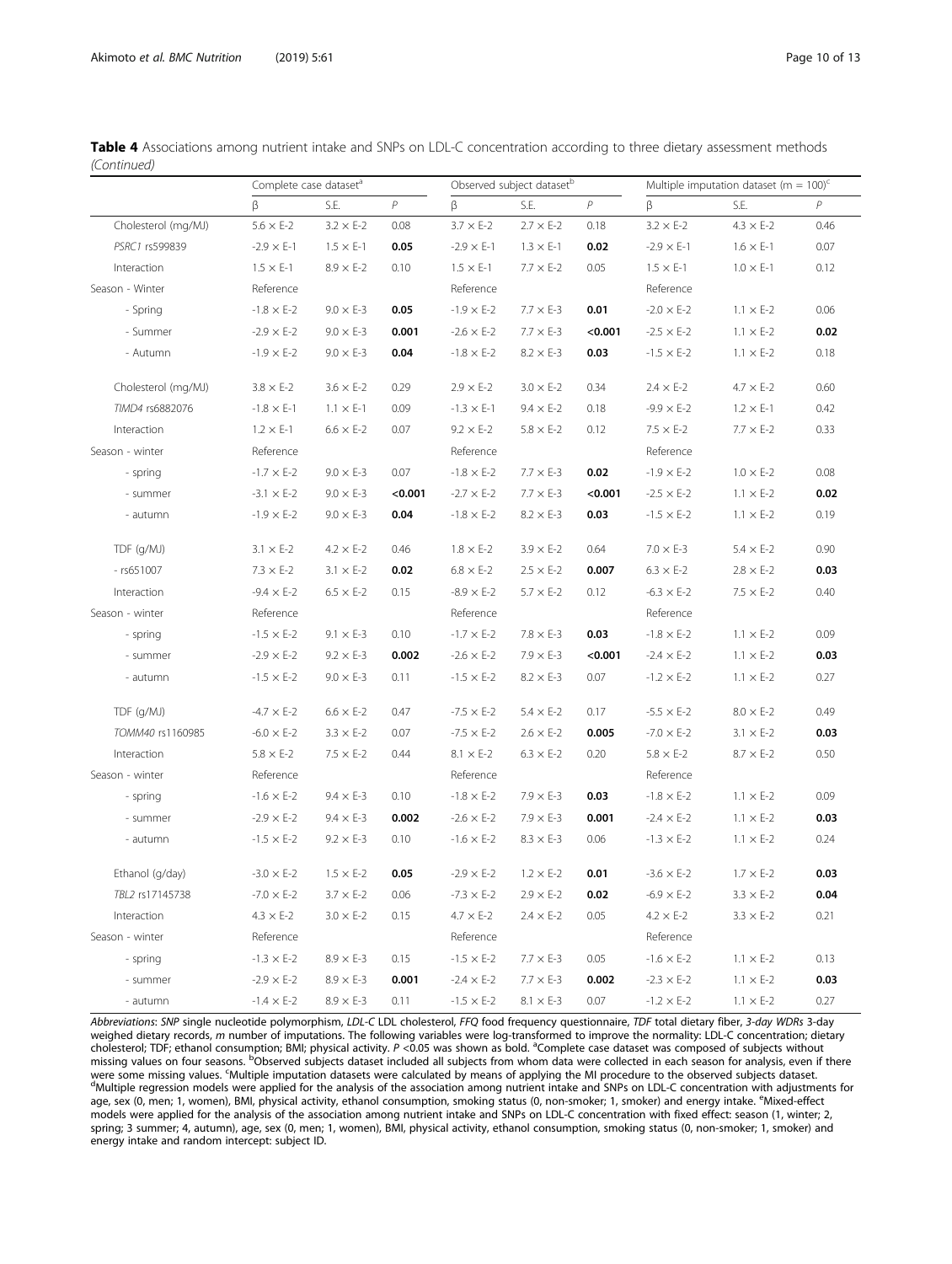<span id="page-10-0"></span>selectin (soluble intercellular adhesion molecule-1) related to LDL-C concentration  $[41, 42]$  $[41, 42]$  $[41, 42]$  $[41, 42]$  $[41, 42]$ , and rs1160985 was related to LDL-C concentration through the gut microbiota [[43](#page-12-0), [44](#page-12-0)].

Fourth, cholesterol intake was also not masked the genetic function of rs599839 on LDL-C concentration. Fifth, two interactions were observed in the OS dataset, and a marginal one between dietary cholesterol intake and rs599839, which is located in the intergenic region between PSRC1 and SORT1, was remained; higher level of SORT1 mRNA has been known to be associated with higher uptake of LDL into cells [\[45,](#page-12-0) [46\]](#page-12-0). Sixth, in comparison to winter, seasonal differences in effects were observed in summer. This finding was consistent with previous large-scale, cross-sectional studies (e.g., 0.11 to 0.18 mmol/L difference in LDL-C concentration between winter and summer  $[4, 5]$  $[4, 5]$  $[4, 5]$  $[4, 5]$  $[4, 5]$ , and this was thought to be related to seasonal variation in nutrient intake, physical activity, plasma volume haemoconcentration in winter and haemodilution in summer) [\[47\]](#page-12-0). One of the strong points of the current study was that we collected four samples from the same subjects in each season and subsequently showed the seasonal effects according to the dietary intakes of nutrients (which were derived from each of the three dietary assessment methods) and SNPs related to LDL-C concentration, after adjusting for ordinal confounding factors such as age, sex, BMI, and lifestyle.

The current study has several limitations. First, study subjects were not randomly selected from the general population, but were representative of people living in a defined area. Second, the sample size was inadequate for assessing relationships between dietary and genetic factors. However, dietary assessment methods were able to be successfully executed according to the FFQ and the first and four season 3-day WDRs among the same subjects with a large number of SNPs. Third, there was a significant number of missing values in the seasonal variation study because it was difficult to collect both a 3-day WDR and blood samples in every seasons from the same subjects. Fourth, the SNPs in our study were not selected by GWAS. If the systematic literature review which was conducted to select the SNPs for our analysis was characterized as the discovery phase, the current study can be thought of as the replication phase.

## Conclusions

In conclusion, we were able to identify specific relationships between dietary and genetic factors on LDL-C concentration, according to multiple comparisons from two study designs, three dietary assessment methods and seasonal variation. Additionally, we utilized MI for handling missing values. Unlike nutrient intake, ethanol

consumption derived from three dietary assessment methods was consistently related to LDL-C concentration. Critical relationships with LDL-C concentration were demonstrated for some SNPs after adjusting for specific nutrients derived from the WDRs, taking into account seasonal effects. Our results have implications for public health and clinical practice on the prevention of dyslipidemia. It can be used to help to interpret the relationships between dietary and genetic factors on LDL-C concentration in large-scale epidemiological studies using FFQs.

#### Supplementary information

Supplementary information accompanies this paper at [https://doi.org/10.](https://doi.org/10.1186/s40795-019-0315-6) [1186/s40795-019-0315-6.](https://doi.org/10.1186/s40795-019-0315-6)

Additional file 1. Genome-wide association studies for LDL cholesterol concentration among East Asians (Japanese, Chinese, Korean). Abbreviations: SNPs, single nucleotide polymorphisms; CHR, chromosome; MAF, minor allele frequency. <sup>a</sup> Alleles were presented as major/minor or reference/alternative.<br>PEffect sizes are shown as  $B +$  standard error (SE) or B 195% confidence <sup>b</sup>Effect sizes are shown as  $β ±$  standard error (SE) or  $β$  [95% confidence interval (CI)].

#### Abbreviations

4 s-3d WDRs: Four season 3-day weighed dietary records; BMI: Body mass index; CC: Complete case; CVD: Cardiovascular disease; FFQ: Food frequency questionnaire; GWAS: Genome-wide association study; LDL-C: LDL cholesterol; MI: Multiple imputation; OS: Observed subject; SNP: Single nucleotide polymorphism; TDF: Total dietary fiber; WDR: Weighed dietary record

#### Acknowledgements

We would like to acknowledge the medical doctors, researchers (Dr. Endoh K, et al), research nurses and clinical technologists for their work in recruiting subjects and measuring and storing biomaterials. We would like to thank Editage [\(www.editage.jp](http://www.editage.jp)) for the English language editing.

#### Authors' contributions

KK and CG designed this study, conducted data collection and calculated nutritional consumption. SA performed the statistical analyses and wrote this manuscript. All authors approved this manuscript.

#### Funding

This study was supported in part by Grants-in-Aid for Scientific Research from the Japanese Ministry of Education, Culture, Sports, Science and Technology, including Innovative Areas (221S0001), and JSPS KAKENHI Grant Number JP (16H06277), Research C (26350154), and also Practical Research for Innovative Cancer Control of the Japanese Agency for Medical Research and Development (AMED).

#### Availability of data and materials

The datasets generated and/or analyzed during the current study are not publicly available due to maintenance of the participants' privacy but are available from the corresponding author on reasonable request.

#### Ethics approval and consent to participate

This study was conducted according to the guidelines laid down in the Declaration of Helsinki and study protocol was approved by the ethics committee of the University of Shizuoka (No. 24–24). After thoroughly explaining the study's purpose and outline in an explanatory document, written informed consent was obtained from each participant by trained medical staff.

#### Consent for publication

Not applicable.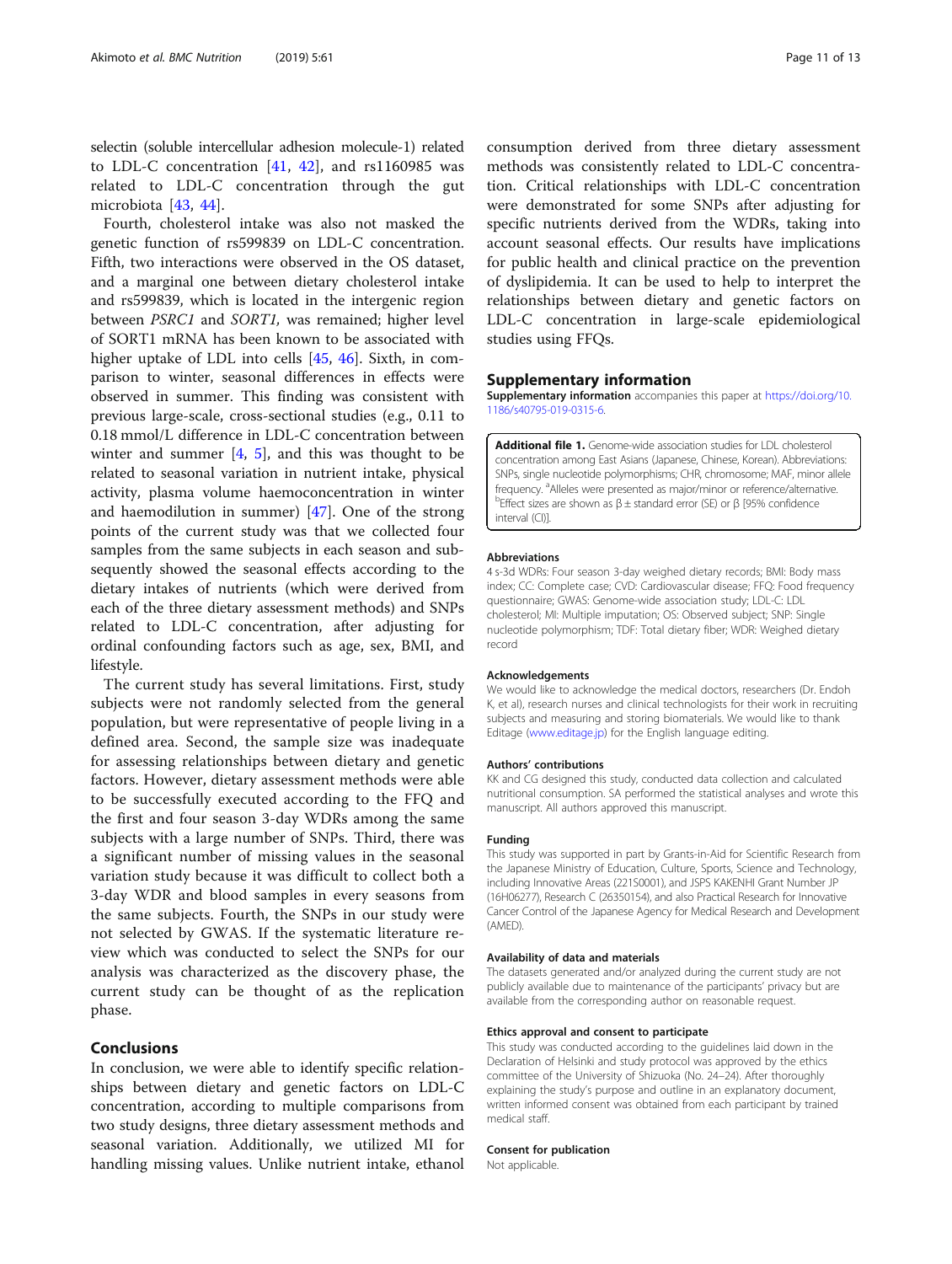#### <span id="page-11-0"></span>Competing interests

The authors declare that they have no competing interests.

#### Author details

<sup>1</sup> Laboratory of Public Health, Graduate School of Integrated Pharmaceutical and Nutritional Sciences, University of Shizuoka, Shizuoka, Japan. 2 Department of Health and Nutrition, Nagoya Bunri University, Inazawa, Japan. <sup>3</sup> Laboratory of Public Health, School of Food and Nutritional Sciences, University of Shizuoka, 52-1 Yada, Suruga-ku, Shizuoka 422-8526, Japan.

#### Received: 11 January 2019 Accepted: 14 October 2019 Published online: 19 December 2019

#### References

- 1. World Health Organization. Cardiovascular disease. WHO. 2019. [https://www.](https://www.who.int/cardiovascular_diseases/en/) [who.int/cardiovascular\\_diseases/en/](https://www.who.int/cardiovascular_diseases/en/). Accessed 11 Dec 2018.
- 2. Catapano AL, Graham I, De Backer G, Wiklund O, Chapman MJ, Drexel H, et al. 2016 ESC/EAS guidelines for the management of dyslipidaemias. Eur Heart J. 2016;37:2999–3058.
- 3. Kinoshita M, Yokote K, Arai H, Iida M, Ishigaki Y, Ishibashi S, et al. Japan atherosclerosis society (JAS) guidelines for prevention of atherosclerotic cardiovascular diseases 2017. J Atheroscler Thromb. 2018;25:846–984.
- 4. Marti-Soler H, Gubelmann C, Aeschbacher S, Alves L, Bobak M, Bongard V, et al. Seasonality of cardiovascular risk factors: an analysis including over 230 000 participants in 15 countries. Heart. 2014;100:1517–23.
- 5. Moura FA, Dutra-Rodrigues MS, Cassol AS, Parra ES, Zago VH, Panzoldo NB, et al. Impact of seasonality on the prevalence of dyslipidemia: a large population study. Chronobiol Int. 2013;30:1011–5.
- 6. Brinton EA. Effects of ethanol intake on lipoproteins. Curr Atheroscler Rep. 2012;14:108–14.
- Ward HA, Keogh R, Lentjes M, Luben RN, Wareham NJ, Khaw KT. Fibre intake in relation to serum total cholesterol levels and CHD risk: a comparison of dietary assessment methods. Eur J Clin Nutr. 2012;66: 296–304.
- Rhee EJ, Ryu S, Lee JY, Lee SH, Cheong E, Park SE, et al. The association between dietary cholesterol intake and subclinical atherosclerosis in Korean adults: the Kangbuk Samsung health study. J Clin Lipidol. 2017;11:432–41.
- 9. Willett WC. Nutritional epidemiology. 3rd ed. New York: Oxford University Press; 2013.
- 10. Tokudome S, Goto C, Imaeda N, Tokudome Y, Ikeda M, Maki S. Development of a data-based short food frequency questionnaire for assessing nutrient intake by middle-aged Japanese. Asian Pac J Cancer Prev. 2004;5:40–3.
- 11. Tsubono Y, Kobayashi M, Sasaki S, Tsugane S, JPHC. Validity and reproducibility of a self-administered food frequency questionnaire used in the baseline survey of the JPHC Study Cohort I. J Epidemiol. 2003;13(Suppl): S125–33.
- 12. Asselbergs FW, Guo Y, van Iperen EP, Sivapalaratnam S, Tragante V, Lanktree MB, et al. Large-scale gene-centric meta-analysis across 32 studies identifies multiple lipid loci. Am J Hum Genet. 2012;91:823–38.
- 13. Kanai M, Akiyama M, Takahashi A, Matoba N, Momozawa Y, Ikeda M, et al. Genetic analysis of quantitative traits in the Japanese population links cell types to complex human diseases. Nat Genet. 2018;50:390–400.
- 14. Hellstrand S, Sonestedt E, Ericson U, Gullberg B, Wirfält E, Hedblad B, et al. Intake levels of dietary long-chain PUFAs modify the association between genetic variation in FADS and LDL-C. J Lipid Res. 2012;53:1183–9.
- 15. Rudkowska I, Dewailly E, Hegele RA, Boiteau V, Dubé-Linteau A, Abdous B, et al. Gene-diet interactions on plasma lipid levels in the Inuit population. Br J Nutr. 2013;109:953–61.
- 16. Sterne JA, White IR, Carlin JB, Spratt M, Royston P, Kenward MG, et al. Multiple imputation for missing data in epidemiological and clinical research: potential and pitfalls. BMJ. 2009;338:b2393.
- 17. Hayati Rezvan P, Lee KJ, Simpson JA. The rise of multiple imputation: a review of the reporting and implementation of the method in medical research. BMC Med Res Methodol. 2015;15:30.
- 18. Hisada T, Endoh K, Kuriki K. Inter- and intra-individual variations in seasonal and daily stabilities of the human gut microbiota in Japanese. Arch Microbiol. 2015;197:919–34.
- 19. Endoh K, Matsui Y, Takeshita M, Katashima M, Yasunaga K, Kuriki K. Actual daily intakes of tea catechins and thier estimation according to four season 3 day weighed dietary records and a short food frequency questionnaire

among Japanese men and women. Asian Pac J Cancer Prev. 2017;18:2875– 81.

- 20. Tokudome Y, Goto C, Imaeda N, Hasegawa T, Kato R, Hirose K, et al. Relative validity of a short food frequency questionnaire for assessing nutrient intake versus three-day weighed diet records in middle-aged Japanese. J Epidemiol. 2005;15:135–45.
- 21. Imaeda N, Goto C, Tokudome Y, Hirose K, Tajima K, Tokudome S. Reproducibility of a short food frequency questionnaire for Japanese general population. J Epidemiol. 2007;17:100–7.
- 22. Ministry of Education, Culture, Sports, Science and Technology, Japan. Standard Tables of Food Composition in Japan - 2015 - (Seventh Revised Version). MEXT. 2015. [http://www.mext.go.jp/en/policy/science\\_technology/](http://www.mext.go.jp/en/policy/science_technology/policy/title01/detail01/sdetail01/sdetail01/1385122.htm) [policy/title01/detail01/sdetail01/sdetail01/1385122.htm.](http://www.mext.go.jp/en/policy/science_technology/policy/title01/detail01/sdetail01/sdetail01/1385122.htm) Accessed 11 Dec 2018.
- 23. Ministry of Education, Culture, Sports, Science and Technology, Japan. Standard Tables of Food Composition in Japan - 2015 - (Seventh Revised Edition) - Amino Acids -. MEXT. 2015. [http://www.mext.go.jp/en/policy/](http://www.mext.go.jp/en/policy/science_technology/policy/title01/detail01/sdetail01/1388553.htm) [science\\_technology/policy/title01/detail01/sdetail01/1388553.htm](http://www.mext.go.jp/en/policy/science_technology/policy/title01/detail01/sdetail01/1388553.htm). Accessed 11 Dec 2018.
- 24. Ministry of Education, Culture, Sports, Science and Technology, Japan. Standard Tables of Food Composition in Japan - 2015 - (Seventh Revised Edition) - Fatty Acids -. MEXT. 2015. [http://www.mext.go.jp/en/policy/](http://www.mext.go.jp/en/policy/science_technology/policy/title01/detail01/sdetail01/1388555.htm) [science\\_technology/policy/title01/detail01/sdetail01/1388555.htm](http://www.mext.go.jp/en/policy/science_technology/policy/title01/detail01/sdetail01/1388555.htm). Accessed 11 Dec 2018.
- 25. Ministry of Education, Culture, Sports, Science and Technology, Japan. Standard Tables of Food Composition in Japan - 2015 - (Seventh Revised Edition) - Available Carbohydrates, Polyols and Organic Acids -. MEXT. 2015. [http://www.mext.go.jp/en/policy/science\\_technology/policy/title01/](http://www.mext.go.jp/en/policy/science_technology/policy/title01/detail01/sdetail01/1388557.htm) [detail01/sdetail01/1388557.htm.](http://www.mext.go.jp/en/policy/science_technology/policy/title01/detail01/sdetail01/1388557.htm) Accessed 11 Dec 2018.
- 26. Park JY, Matsuo K, Suzuki T, Ito H, Hosono S, Kawase T, et al. Impact of smoking on lung cancer risk is stronger in those with the homozygous aldehyde dehydrogenase 2 null allele in a Japanese population. Carcinogenesis. 2010;31:660–5.
- 27. Hara M, Higaki Y, Taguchi N, Shinchi K, Morita E, Naito M, et al. Effect of the PPARG2 Pro12Ala polymorphism and clinical risk factors for diabetes mellitus on HbA1c in the Japanese general population. J Epidemiol. 2012;22:523–31.
- 28. Friedewald WT, Levy RI, Fredrickson DS. Estimation of the concentration of low-density lipoprotein cholesterol in plasma, without use of the preparative ultracentrifuge. Clin Chem. 1972;18:499–502.
- Kawai Y, Mimori T, Kojima K, Nariai N, Danjoh I, Saito R, et al. Japonica array: improved genotype imputation by designing a population-specific SNP array with 1070 Japanese individuals. J Hum Genet. 2015;60:581–7.
- 30. Kamatani Y, Matsuda K, Okada Y, Kubo M, Hosono N, Daigo Y, et al. Genome-wide association study of hematological and biochemical traits in a Japanese population. Nat Genet. 2010;42:210–5.
- 31. Kim YJ, Go MJ, Hu C, Hong CB, Kim YK, Lee JY, et al. Large-scale genomewide association studies in East Asians identify new genetic loci influencing metabolic traits. Nat Genet. 2011;43:990–5.
- 32. Zhou L, He M, Mo Z, Wu C, Yang H, Yu D, et al. A genome wide association study identifies common variants associated with lipid levels in the Chinese population. PLoS One. 2013;8:e82420.
- 33. Hong KW, Lyu J, Lee SH, Choi BY, Kim SS, Kim Y. A nonsynonymous SNP in BANK1 is associated with serum LDL cholesterol levels in three Korean populations. J Hum Genet. 2015;60:113–8.
- 34. Lu X, Huang J, Mo Z, He J, Wang L, Yang X, et al. Genetic susceptibility to lipid levels and lipid change over time and risk of incident hyperlipidemia in Chinese populations. Circ Cardiovasc Genet. 2016;9:37–44.
- 35. Zhu Y, Zhang D, Zhou D, Li Z, Li Z, Fang L, et al. Susceptibility loci for metabolic syndrome and metabolic components identified in Han Chinese: a multi-stage genome-wide association study. J Cell Mol Med. 2017;21: 1106–16.
- 36. Lanktree MB, Anand SS, Yusuf S, Hegele RA, SHARE investigators. Replication of genetic associations with plasma lipoprotein traits in a multiethnic sample. J Lipid Res. 2009;50:1487–96.
- 37. Gijsberts CM, Groenewegen KA, Hoefer IE, Eijkemans MJ, Asselbergs FW, Anderson TJ, et al. Race/ethnic differences in the associations of the Framingham risk factors with carotid IMT and cardiovascular events. PLoS One. 2015;10:e0132321.
- van Buuren S, Groothuis-Oudshoorn K. MICE: multivariate imputation by chained equations in R. J Stat Softw. 2011;45:1–67.
- 39. Petersen RA, Larsen LH, Damsgaard CT, Sørensen LB, Hjorth MF, Andersen R, et al. Common genetic variants are associated with lower serum 25-